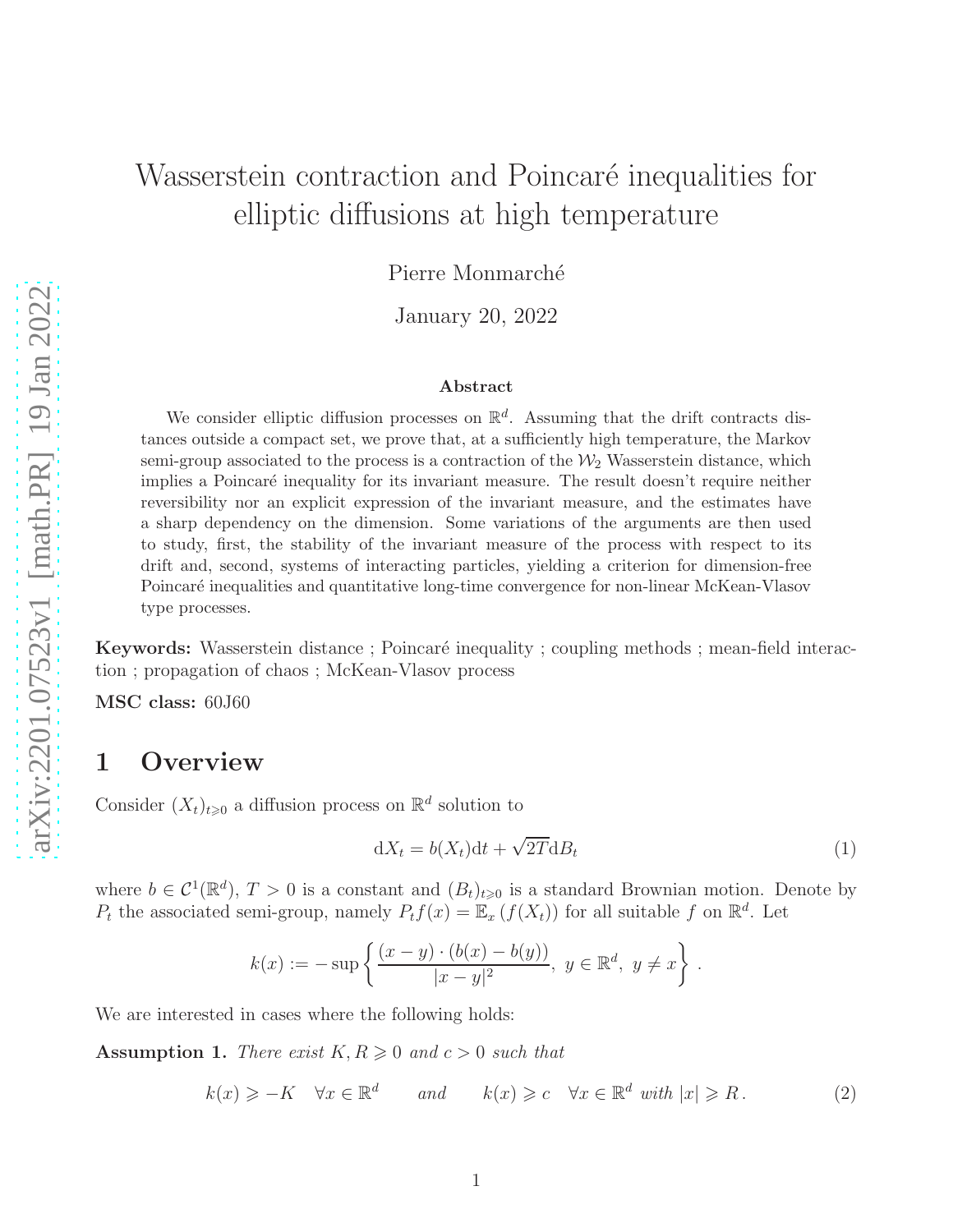Under this condition, it is standard to check that the process is non-explosive, admits a unique invariant measure  $\mu$  with a positive Lebesgue density and that the law of the process converges to  $\mu$  as  $t \to \infty$ , using e.g. Lyapunov/Doeblin conditions [\[26,](#page-24-0) [37,](#page-24-1) [1\]](#page-22-0). The first main problem considered in this work is to prove that  $\mu$  satisfies a Poincaré inequality, namely that there exists a constant  $C_P > 0$  such that, for all  $f \in C^1(\mathbb{R}^d)$ , writing  $\mu f = \int_{\mathbb{R}^d} f d\mu$ ,

$$
||f - \mu f||_{L^2(\mu)}^2 \leqslant C_P ||\nabla f||_{L^2(\mu)}^2.
$$

This inequality is related to concentration inequalities for  $\mu$  and to the long-time convergence in  $L^2(\mu)$  of the law of the process toward  $\mu$  (see e.g. [\[2,](#page-22-1) [7\]](#page-22-2) and below). More precisely, for  $\mu \in \mathcal{P}(\mathbb{R}^d)$ we write <sup>−</sup><sup>1</sup>

$$
C_P(\mu) := \left(\inf\{\|\nabla f\|_{L^2(\mu)}^2, f \in C^1(\mathbb{R}^d), \|f - \mu f\|_{L^2(\mu)} = 1\}\right)^{-1}
$$

the optimal constant in the inequality.

When  $b = -\nabla U$  for some  $U \in C^2(\mathbb{R}^d)$ , Assumption [1](#page-0-0) is equivalent to say that U is convex outside a compact set, and then a Poincaré inequality is known to hold. In fact, in this case,  $\mu$  has an explicit density, proportional to exp( $-U/T$ ), and moreover the process is reversible, namely its generator

<span id="page-1-1"></span>
$$
L = T\Delta + b \cdot \nabla \tag{3}
$$

,

is self-adjoint in  $L^2(\mu)$ . The Poincaré constant is then exactly the spectral gap of L (in nonreversible cases, the spectral gap may be larger). Many tools are available to establish Poincaré inequalities for reversible diffusions. In particular, under Assumption [1,](#page-0-0) a Poincaré inequality can be obtained by combining the Bakry-Emery curvature criterion and the Holley-Stroock perturbation argument (see e.g. [\[2,](#page-22-1) Propositions 4.2.7 and Proposition 4.8.1] or Section [3.3](#page-11-0) below) or a local inequality/Lyapunov condition as in [\[8,](#page-22-3) [1\]](#page-22-0), see also [\[2,](#page-22-1) [6,](#page-22-4) 1] and references within concerning the reversible case.

Notice that different drifts b can give the same invariant measure, for instance if  $b = -(I_d +$  $J\nabla U$  where J is any skew-symmetric matrix then  $\exp(-U/T)$  is invariant for the process. Assumption [1](#page-0-0) depends on b, but the Poincaré inequality depends only on  $\mu$ .

Now, if b is not a gradient and if  $\mu$  is not explicit, much less is known. If  $k(x) \geq c > 0$  for all  $x \in \mathbb{R}^d$  then the Bakry-Emery arguments still works [\[39,](#page-24-2) [9\]](#page-22-5). If  $k(x) \geq c > 0$  only for |x| large enough, a Poincaré inequality should be expected, but to the best of our knowledge it cannot be established by existing methods.

This issue leads to the second main question of this work, which is to prove that  $P_t$  is a contraction of the  $\mathcal{W}_2$  Wasserstein distance for t large enough. Indeed, from classical arguments (see Section [3.1\)](#page-9-0), this implies a Poincaré inequality for  $\mu$ . Recall that, for  $\alpha \in [1,\infty)$ , the  $\mathcal{W}_{\alpha}$ Wasserstein distance between  $\nu, \nu' \in \mathcal{P}(\mathbb{R}^d)$  (the set of probability measures on  $\mathbb{R}^d$ ) is defined by

$$
\mathcal{W}_{\alpha}(\nu,\nu') = \inf_{\pi \in \Pi(\nu,\nu')} \left( \int_{\mathbb{R}^d} |x - y|^{\alpha} \pi(\mathrm{d}x,\mathrm{d}y) \right)^{1/\alpha}
$$

where  $\Pi(\nu, \nu')$  is the set of probability measures on  $\mathbb{R}^d \times \mathbb{R}^d$  with marginals  $\nu$  and  $\nu'$ . Writing  $\nu P_t$  the law at time t of a process solving [\(1\)](#page-0-1) with an initial condition  $X_0$  distributed according to  $\nu$  (so that  $(\nu P_t)f = \nu(P_t f)$  for all bounded measurable f), we want to find  $M, \lambda > 0$  such that

<span id="page-1-0"></span>
$$
\forall t \geq 0, \ \forall \nu, \nu' \in \mathcal{P}(\mathbb{R}^d), \qquad \mathcal{W}_\alpha(\nu P_t, \nu' P_t) \leqslant M e^{-\lambda t} \mathcal{W}_\alpha(\nu, \nu'), \tag{4}
$$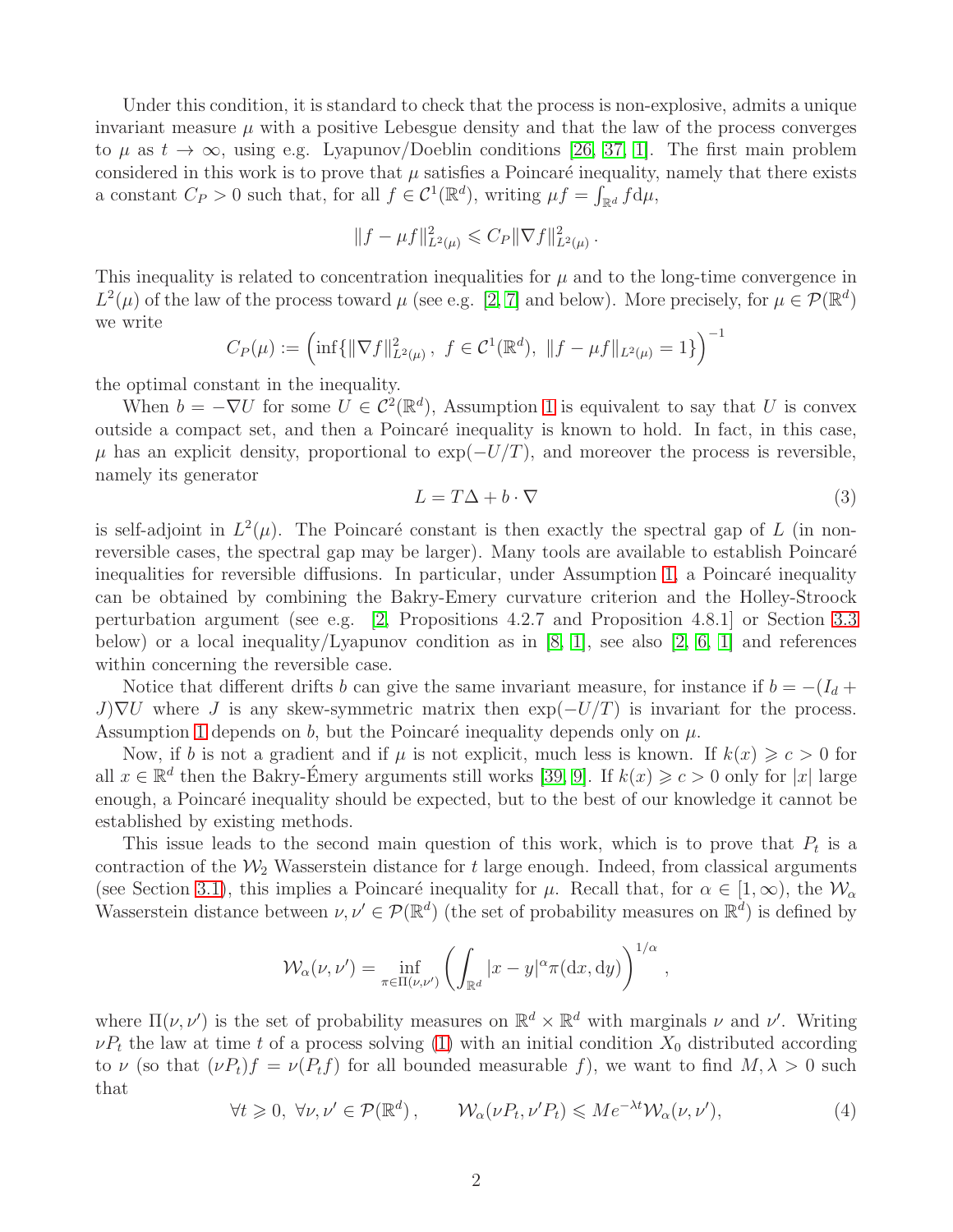in particular for  $\alpha = 2$ . Such a contraction of  $\mathcal{W}_{\alpha}$  implies a contraction of  $\mathcal{W}_{\beta}$  for  $\beta \leq \alpha$ , see e.g. [\[39\]](#page-24-2). Under Assumption [1,](#page-0-0) such a contraction can be proven for  $\alpha = 1$  using a reflection coupling and a concave modification of the distance, see [\[16,](#page-23-0) [15\]](#page-23-1). However, due to the convexity at 0 of  $r \mapsto r^2$ , for  $\alpha = 2$  the method only yields estimates of the form  $\mathcal{W}_2(\nu P_t, \nu' P_t) \leq$  $Me^{-\lambda t} \max(W_2(\nu, \nu'), \mathcal{W}^{1/2}_1)$  $\int_1^{1/2} (\nu, \nu')$  (see [\[34,](#page-24-3) [46\]](#page-25-0)), which are weaker than [\(4\)](#page-1-0) with  $\alpha = 2$  and are not sufficient to get a Poincaré inequality in the non-reversible case.

On the other hand, when  $k(x) \geqslant c > 0$  for all  $x \in \mathbb{R}^d$ , the contraction [\(4\)](#page-1-0) holds with  $M = 1$ and  $\lambda = c$  for all  $\alpha$ , see [\[39\]](#page-24-2). In fact this is an equivalence: if there exists  $\alpha \geq 1$  such that [\(4\)](#page-1-0) holds with  $M = 1$  and some  $\lambda \in \mathbb{R}$ , then necessarily it holds for all  $\alpha$  and it implies that  $k(x) \geq \lambda$ for all  $x \in \mathbb{R}^d$ , see [\[39,](#page-24-2) Theorem 1]. Again, we are interested in the case where  $k(x) \geq c > 0$  only holds for x large enough, which means in particular that [\(4\)](#page-1-0) with a positive  $\lambda$  can only hold with  $M > 1$ .

Our main result is the following:

<span id="page-2-1"></span>Theorem 1. Under Assumption [1,](#page-0-0) suppose furthermore that

<span id="page-2-0"></span>
$$
T \ge T_0 := (2K + c)\frac{\alpha(K + c/4)R_*^2 + 2\sup\{-x \cdot b(x), \ |x| \le R_*\}}{cd}
$$
(5)

for some  $\alpha \geqslant 2$ , where  $R_* = R (2 + 2K/c)^{1/d}$ . Then [\(4\)](#page-1-0) holds with

$$
\lambda = \frac{c}{4}, \qquad M = M_{\alpha} := \left(1 + \frac{\alpha (2K + c)R_*^2}{4dT}\right)^{1/\alpha}.
$$

This is proven in Section [2.](#page-4-0) In contrast to the Poincaré inequality, this result is new even in the reversible case.

Let us state some implications of a  $\mathcal{W}_2$  contraction, which are obtained from known arguments (see Section [3](#page-9-1) for the proof of the next result). To avoid technical discussions, we assume that the coordinates of the force fields b are in A the set of  $\mathcal{C}^{\infty}$  functions from  $\mathbb{R}^{d}$  to  $\mathbb{R}$  with all derivatives growing at most polynomially at infinity (with a slight abuse of notation we simply write  $b \in \mathcal{A}$ in that case), and we only consider test functions in  $A$ . Combined with Assumption [1](#page-0-0) which implies a time-uniform Gaussian moment for  $X_t$  via standard Lyapunov arguments, we get that, for all  $f \in \mathcal{A}$  and all  $t \geq 0$ ,  $L \in \mathcal{A}$ ,  $P_t f \in \mathcal{A}$  and  $\partial_t P_t f = L P_t f = P_t L f$  (see e.g. the proof of [\[20,](#page-23-2) Theorem 2.5]).

<span id="page-2-2"></span>**Theorem 2.** Under Assumption [1,](#page-0-0) suppose furthermore that  $b \in A$  and that a Wasserstein contraction [\(4\)](#page-1-0) holds with  $\alpha = 2$  for some  $M \geq 1, \lambda > 0$ . Then:

1. The invariant measure  $\mu$  satisfies a Poincaré inequality with

$$
C_P(\mu) \leqslant \frac{M^2T}{\lambda}.
$$

2. For all  $f \in \mathcal{A}$  and all  $t \geqslant 0$ ,

$$
||P_t f - \mu f||_{L^2(\mu)} \le \min \left(e^{-tT/C_P(\mu)}, \left(1 + \frac{e^{2\lambda t} - 1}{C_P(\mu)M^2}\right)^{-1}\right) ||f - \mu f||_{L^2(\mu)}.
$$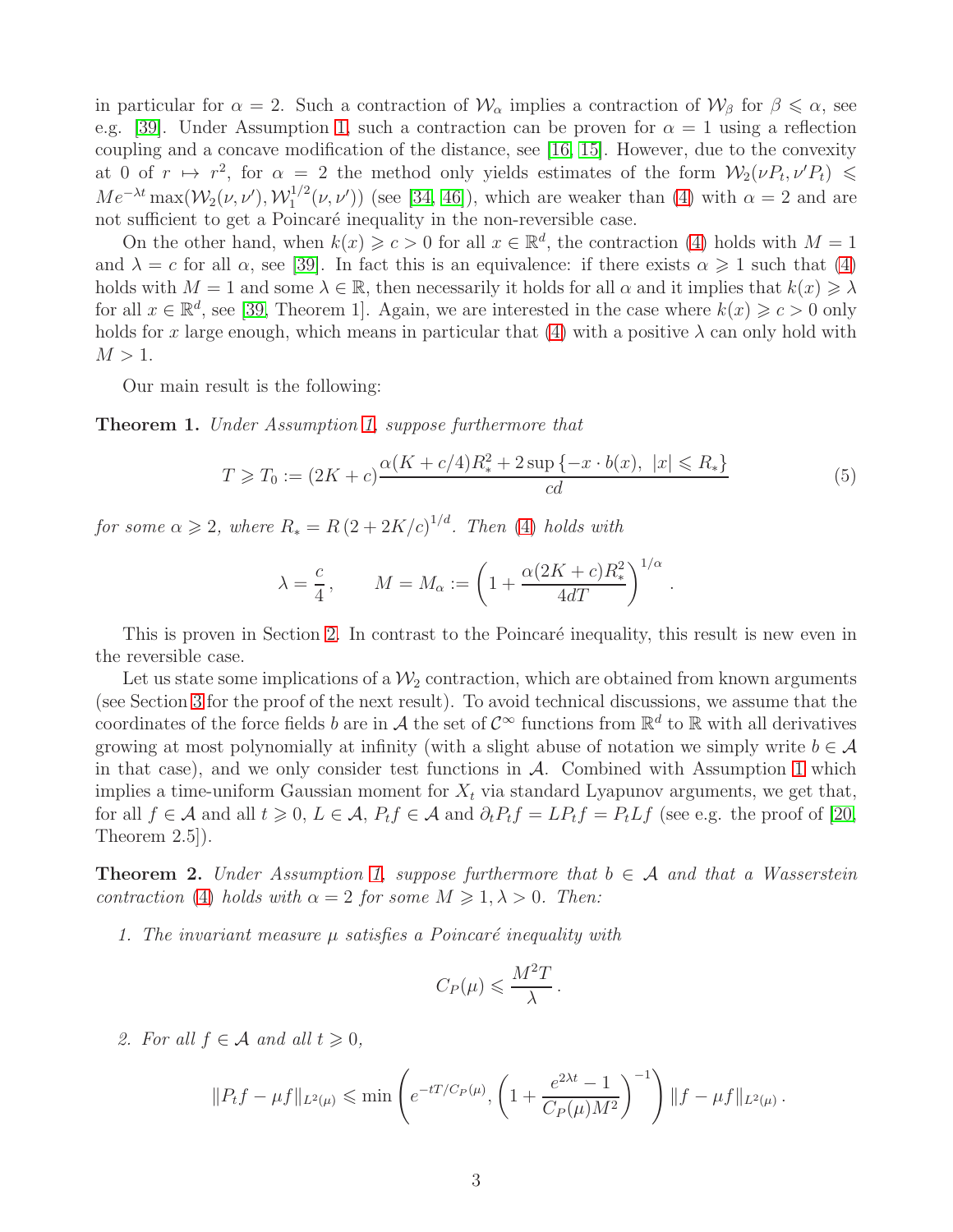3. For all  $t > 0$  and all probability law  $\nu$  on  $\mathbb{R}^d$  with finite second moment,  $\nu P_t$  has a density  $h_t$  with respect to  $\mu$  and

<span id="page-3-1"></span>
$$
\|\nu P_t - \mu\|_{TV}^2 \leqslant \mu(h_t \ln h_t) \leqslant \frac{J(t)}{2T} \mathcal{W}_2^2(\nu, \mu), \tag{6}
$$

where  $J(t) \leq K/(1 - e^{-2Kt})$  for all  $t > 0$  and

$$
J(t) \le M^2(K + \lambda) \left(1 + K/\lambda\right)^{\lambda/K} e^{-2\lambda t} \qquad \text{for all } t \ge \frac{\ln(1 + K/\lambda)}{2K}
$$

if  $K > 0$ , and the limit of these expressions as  $K \to 0$  if  $K = 0$ .

4. If furthermore  $b = -\nabla U$  for some  $U \in C^2(\mathbb{R}^d)$  then  $C_P(\mu) \leq T/\lambda$ .

As we see, we only have a partial answer to our initial questions, since the results only hold for  $T$  large enough (or, equivalently, for  $R$  small enough, which means the results hold for small perturbations of the case where  $k(x) \geq c$  for all  $x \in \mathbb{R}^d$ . We didn't try to make the condition  $(5)$  on T as sharp as possible: it can be slightly improved, but it cannot be suppressed simply by optimizing our proof. We do not know whether, for  $T = 1$  $T = 1$ , Assumption 1 is sufficient to get [\(4\)](#page-1-0) for some M,  $\lambda$  or to get a Poincaré inequality for  $\mu$ . However, notice that, for  $T \geq T_0$ , Theorem [1](#page-2-1) gives another important information, which is that the contraction  $(4)$  and the Poincaré inequality hold respectively with M,  $\lambda$  and  $C_P(\mu)/T$  which are uniform in  $T \ge T_0$ . Now, this part is clearly false if we suppress the condition that T has to be large enough, namely the statement "Under Assumption [1,](#page-0-0) there exist  $M, \lambda > 0$  such that, for all  $T > 0$ , [\(4\)](#page-1-0) holds" is clearly false, and so is "Under Assumption [1,](#page-0-0) there exists  $C > 0$  such that, for all  $T > 0$ ,  $C_P(\mu) \leq T C$ ". Indeed, the first statement would imply the second (according to Theorem [2\)](#page-2-2), and it is well known that, if for instance  $b = -\nabla U$  where U has several isolated local minima, then  $C_P(\mu) \geqslant e^{a/T}$  for some  $a > 0$  for T small enough [\[27,](#page-24-4) [36\]](#page-24-5).

Interestingly, apart from the dependency on T, the bounds on  $M$ ,  $\lambda$  and  $C_P(\mu)$  given by Theorems [1](#page-2-1) and [2](#page-2-2) behave rather well with the dimension  $d$ , in contrast to what usually give the methods based on the existence of a Lyapunov function and of a local Poincaré inequality [\[8,](#page-22-3) [1\]](#page-22-0) or on the perturbation of a reference measure [\[27\]](#page-24-4). For instance, consider the probability measure  $\mu \propto \exp(-U)$  with  $U(x) = |x|^{\beta}/\beta$ , for  $\beta > 2$ . By applying Theorems [1](#page-2-1) and [2,](#page-2-2) we get that

<span id="page-3-0"></span>
$$
C_P(\mu) \leqslant \frac{8(\beta - 1) \left(1 + 2^{\beta/d + 1}\right)^{1 - 2/\beta}}{d^{1 - 2/\beta}},\tag{7}
$$

see Section [3.2.](#page-10-0) By contrast, using a standard curvature+bounded perturbation argument, one cannot get better than what is given by the curvature result, which is dimension-free (see Sec-tion [3.3](#page-11-0) or [\[9,](#page-22-5) Remark 5.21]). Besides, here,  $\mu$  is a radial log-concave probability measure, for which two-sided bounds on the Poincaré constants are known  $[4, 5]$  $[4, 5]$ , in relation to the KLS conjecture [\[12,](#page-23-3) [32\]](#page-24-6). In particular, for  $U(x) = |x|^{\beta}/\beta$ , [\[5,](#page-22-7) Corollary 4.2] reads

$$
\frac{d}{(d+2)d^{1-2/\beta}} \leqslant C_P(\mu) \leqslant \frac{d+1}{(d-1)d^{1-2/\beta}}
$$

for  $d \geq 2$ . Hence, the dependency in the dimension d in [\(7\)](#page-3-0) (which is based on our general result and thus does not use that  $\mu$  is radial) is optimal.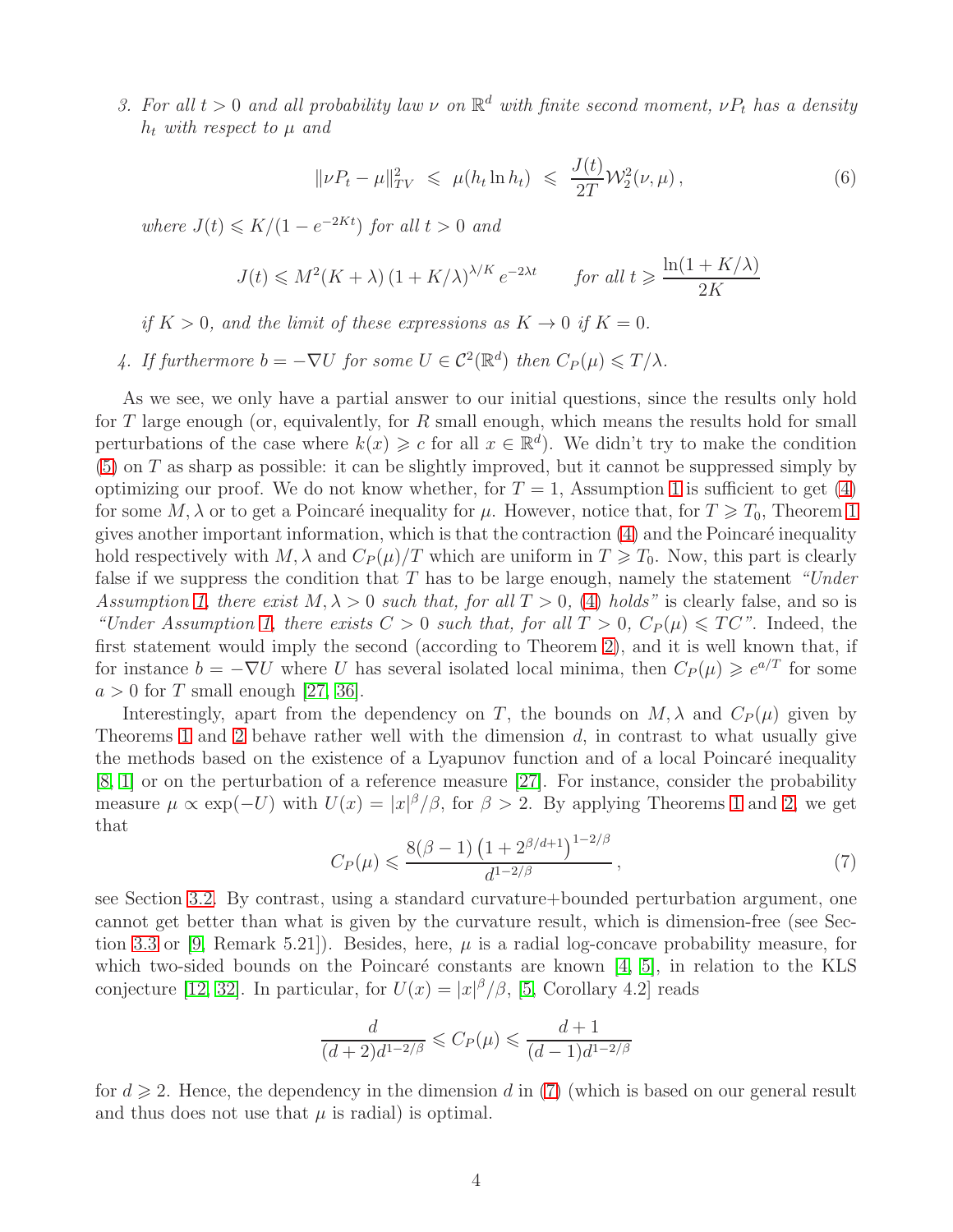Contrary to a simple long-time convergence at equilibrium in  $\mathcal{W}_{\alpha}$ , a contraction of  $\mathcal{W}_{\alpha}$  can easily lead to perturbative results. For instance, consider on  $\mathbb{R}^d$  a continuous process solving

$$
dY_t = \tilde{b}(Y_t, Z_t)dt + \sqrt{2T}dB_t
$$

where  $Z = (Z_t)_{t \geqslant 0}$  is a random càdlàg process on some state space E and  $\tilde{b} : \mathbb{R}^d \times E \to \mathbb{R}^d$ . Denote by  $\tilde{\nu}_t$  the law of  $Y_t$ .

<span id="page-4-2"></span>**Proposition 3.** Let b be a  $\mathcal{C}^1$  vector field on  $\mathbb{R}^d$  satisfying Assumption [1](#page-0-0) and  $P_t$  be its associated semi-group. Let  $\alpha \geqslant 2$ . Assume that  $T \geqslant T_0$  with  $T_0$  given by [\(5\)](#page-2-0). Then, for all  $\nu \in \mathcal{P}(\mathbb{R}^d)$  and  $t \geqslant 0$ ,

<span id="page-4-1"></span>
$$
\mathcal{W}_{\alpha}(\nu P_t, \tilde{\nu}_t) \leqslant M_{\alpha} e^{-\lambda t} \mathcal{W}_{\alpha}(\nu, \tilde{\nu}_0) + M_{\alpha}^{\alpha} \int_0^t e^{\lambda(s-t)} \left( \mathbb{E}\left( |b(Y_s) - \tilde{b}(Y_s, Z_s)|^{\alpha} \right) \right)^{1/\alpha} ds \,. \tag{8}
$$

where  $\lambda$ ,  $M_{\alpha}$  are as in Theorem [1.](#page-2-1)

This is proven in Section [3.4.](#page-12-0) The right hand side in [\(8\)](#page-4-1) can be bounded given additional informations on  $\tilde{b}$ , for instance if  $\tilde{b}(y, z) = \tilde{b}(y)$  and we simply assume that  $||b - \tilde{b}||_{\infty} < \infty$  as in [\[19,](#page-23-4) [13\]](#page-23-5) then

$$
\mathcal{W}_{\alpha}(\nu P_t, \tilde{\nu}_0 \widetilde{P}_t) \leqslant M_{\alpha} e^{-\lambda t} \mathcal{W}_{\alpha}(\nu, \tilde{\nu}_0) + M_{\alpha}^{\alpha} \frac{1 - e^{\lambda t}}{\lambda} \|b - \tilde{b}\|_{\infty},
$$

with  $\widetilde{P}_t$  the semi-group associated to  $\widetilde{b} \cdot \nabla + T \Delta$ . In particular, any invariant measure  $\widetilde{\mu}$  of  $\widetilde{P}_t$ satisfies

$$
\mathcal{W}_{\alpha}(\mu, \tilde{\mu}) \leqslant \frac{M_{\alpha}^{\alpha}}{\lambda} \|b - \tilde{b}\|_{\infty}.
$$

Hence, under our restrictive condition [\(5\)](#page-2-0), we extend the results of [\[19\]](#page-23-4), which are restricted to  $\alpha = 1$ .

More generally, the right hand side in [\(8\)](#page-4-1) can be bounded under the assumption that  $\mathbb{E}(|b(y) \tilde{b}(y, Z_t)|^{\alpha}$   $\leq Q(|y|)$  for all  $y \in \mathbb{R}^d$  for some polynomial Q and then with some moment estimates on  $Y_t$  obtained by Lyapunov arguments (see e.g. the proof of Theorem [6](#page-15-0) below).

A case of particular interest, in view both of the perturbation result and of the condition on the temperature, is given by systems of interacting particles, detailed in Section [4.](#page-12-1)

As a summary, the rest of this paper is organized as follows. Section [2](#page-4-0) is devoted to the proof of Theorem [1.](#page-2-1) Section [3](#page-9-1) gathers the proofs of the other results stated in this introduction, namely Theorem [2,](#page-2-2) the Poincaré inequality  $(7)$  and Proposition [3,](#page-4-2) and a discussion on the reversible case. System of interacting particles are studied in Section [4.](#page-12-1) Finally, we conclude this work in Section [5](#page-19-0) by an informal discussion on our method, related works and possible perspectives.

# <span id="page-4-0"></span>2 Proof of the main theorem

Assumption [1](#page-0-0) is enforced in all this section, devoted to the proof of Theorem [1.](#page-2-1)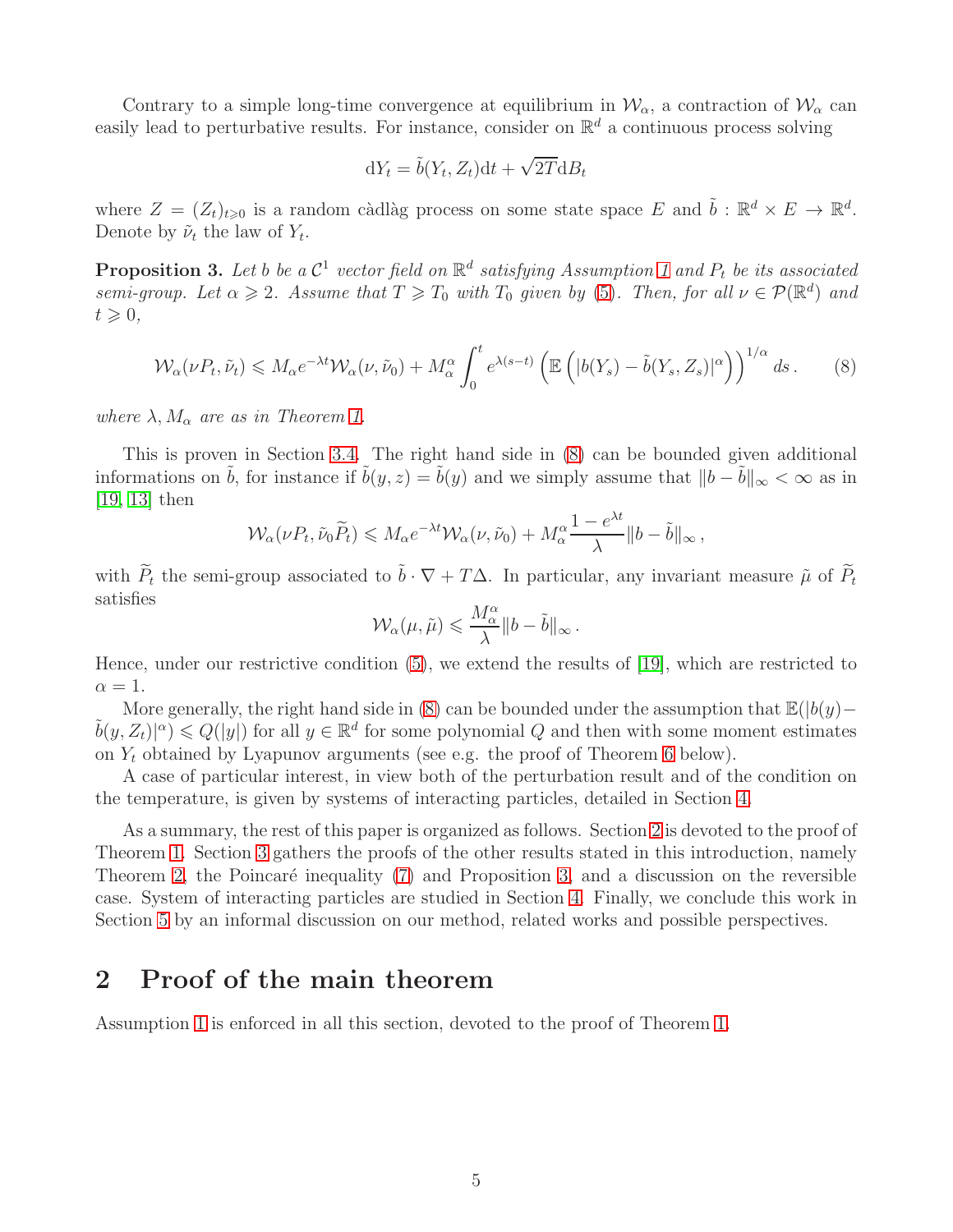## <span id="page-5-1"></span>2.1 A probabilistic proof

### 2.1.1 Synchronous coupling and modified distance

For  $(B_t)_{t\geqslant0}$  a standard Brownian motion on  $\mathbb{R}^d$ , we consider  $(X_t, Y_t)_{t\geqslant0}$  the Markov process on  $\mathbb{R}^d \times \mathbb{R}^d$  solution to

$$
dX_t = b(X_t)dt + \sqrt{2T}dB_t \qquad dY_t = b(Y_t)dt + \sqrt{2T}dB_t,
$$

which is called the parallel or synchronous coupling of two diffusions [\(1\)](#page-0-1). The generator  $\mathcal{L}_s$  of this process is given by

$$
\mathcal{L}_s f(x, y) = b(x) \cdot \nabla_x + b(y) \cdot \nabla_y + T \nabla \cdot (A \nabla f)(x, y) \quad \text{where} \quad A = \begin{pmatrix} I_d & I_d \\ I_d & I_d \end{pmatrix}.
$$

Given  $\alpha \geqslant 2$  and a bounded positive  $\kappa \in C^2(\mathbb{R}^d)$ , consider

$$
\rho(x,y) = |x - y|^{\alpha} (2T + \alpha \kappa(x) + \alpha \kappa(y)).
$$

Using that  $A\nabla f(x, y) = 0$  for  $f(x, y) = |x - y|^2$ , we get

$$
\mathcal{L}_s \rho(x, y) = \alpha |x - y|^{\alpha - 2} (x - y) \cdot (b(x) - b(y)) (2T + \alpha \kappa(x) + \alpha \kappa(y)) + \alpha |x - y|^{\alpha} (L\kappa(x) + L\kappa(y))
$$
  
\$\leq \alpha |x - y|^{\alpha} (\Psi(x) + \Psi(y)),

with

<span id="page-5-2"></span>
$$
\Psi(x) = -k(x) \left( T + \alpha \kappa(x) \right) + L \kappa(x) \,. \tag{9}
$$

For now, assume that  $\kappa$  is such that there exists  $\lambda > 0$  such that,

<span id="page-5-0"></span>
$$
\forall x \in \mathbb{R}^d, \qquad \Psi(x) \leqslant -\lambda \left( T + \alpha \kappa(x) \right). \tag{10}
$$

Then,  $\mathcal{L}_s \rho + \alpha \lambda \rho \leq 0$ , i.e.  $(e^{\alpha \lambda t} \rho(X_t, Y_t))_{t \geq 0}$  is a submartingale and for all  $t \geq 0$ ,

$$
\mathbb{E}\left(\rho\left(X_t,Y_t\right)\right) \leqslant e^{-\alpha\lambda t}\mathbb{E}\left(\rho(X_0,Y_0)\right).
$$

Set

$$
M = \left(1 + \frac{\alpha ||\kappa||_{\infty}}{T}\right)^{1/\alpha}.
$$

Let  $\nu, \nu' \in \mathcal{P}(\mathbb{R}^d)$ . For any  $\pi_0 \in \Pi(\nu, \nu')$ , considering an initial condition  $(X_0, Y_0) \sim \pi_0$  independent from  $(B_t)_{t\geqslant0}$ , we obtain

$$
\mathcal{W}_{\alpha}(\nu P_t, \nu' P_t) \leq (\mathbb{E}(|X_t - Y_t|^{\alpha}))^{1/\alpha} \leqslant Me^{-\lambda t} (\mathbb{E}_{\pi_0}(|X_0 - Y_0|^{\alpha}))^{1/\alpha}.
$$

Finally, taking the infimum over  $\pi_0 \in \Pi(\nu, \nu')$  yields [\(4\)](#page-1-0). The proof is thus complete if we are able to construct a bounded positive  $\kappa \in C^2(\mathbb{R}^d)$  such that [\(10\)](#page-5-0) holds for some  $\lambda > 0$ . This is the content of the next section.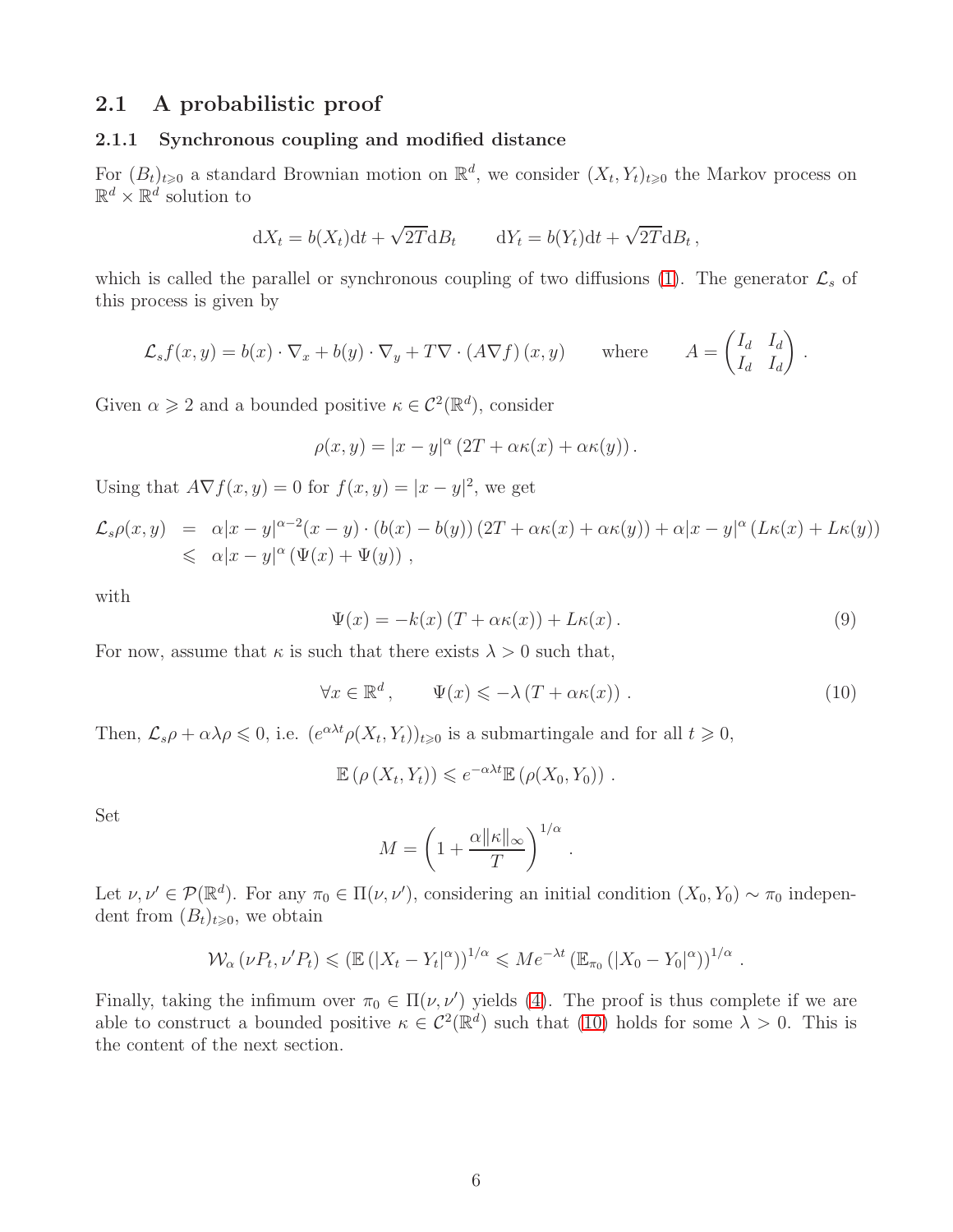#### <span id="page-6-0"></span>2.1.2 The weight function  $\kappa$

Our goal is to construct a bounded positive function  $\kappa$  such that

$$
\forall x \in \mathbb{R}^d, \quad \Delta \kappa(x) \leq k(x) - \frac{c}{2} \qquad \text{and} \qquad Q := \sup_{x \in \mathbb{R}^d} b(x) \cdot \nabla \kappa(x) < \infty \, .
$$

Indeed, if this holds, taking  $\lambda = c/4$ , we get

$$
\Psi(x) + \lambda (T + \alpha \kappa(x)) = (\lambda - k(x))(T + \alpha \kappa(x)) + L\kappa(x)
$$
  

$$
\leq -\frac{c}{4}T + \alpha(K + \lambda) ||\kappa||_{\infty} + Q
$$

and thus [\(10\)](#page-5-0) holds if  $T \geq 4 \left( \alpha (K + \lambda) ||\kappa||_{\infty} + Q \right) / c$ .

We take  $\kappa$  of the form  $\kappa(x) = g(|x|^2) - \inf g$  with  $g \in C^2(\mathbb{R}_+)$  to be chosen. Since

$$
\nabla \kappa(x) = 2x g'(|x|^2), \qquad \Delta \kappa = 4|x|^2 g''(|x|^2) + 2dg'(|x|^2),
$$

setting  $K_* = K/4 + c/8$ , we take g as the  $C^1$  solution of  $g(0) = 0$ ,  $g'(0) = -2K_*/d$  and

$$
r g''(r) + \frac{d}{2}g'(r) = h(r) := \begin{cases} -K_* & \text{for } r < R^2\\ c/8 & \text{for } r \in (R^2, R^2_*)\\ 0 & \text{for } r > R^2_* \end{cases}
$$

where  $R_* > 0$  remains to be chosen so that  $g'(R_*^2) = 0$  (and thus  $g'(r) = g''(r) = 0$  for all  $r > R_*^2$ ). Remark that g is not  $\mathcal{C}^2$ , but this is easily solved by replacing this g by some  $g_{\varepsilon} \in \mathcal{C}^2(\mathbb{R}_+)$  such that, for a small  $\varepsilon > 0$ , first,  $g''_{\varepsilon}(r) = g'_{\varepsilon}(r) = 0$  for  $r \ge R_*^2 + \varepsilon$  and, second,  $r g''_{\varepsilon}(r) + dg'_{\varepsilon}(r)$  is always smaller than  $h(r)$ , equal to  $-K_*$  for  $r \in [0, R^2]$  and to  $c/8$  for  $r \in [R^2 + \varepsilon, R_*^2 - \varepsilon]$ . We can conclude the proof with  $g_{\varepsilon}$  and finally let  $\varepsilon$  vanish in the final result. For simplicity we write the proof directly with g.

For  $r \in [0, R^2]$ , we simply have  $g'(r) = -2K_*/d$ . For  $r \geq R^2$ , using that  $(r^{d/2}g'(r))' =$  $h(r)r^{d/2-1}$ , we get

$$
r^{d/2}g'(r) = R^d g'(R^2) + \frac{c}{8} \int_{R^2}^r s^{d/2 - 1} \mathrm{d}s = -\frac{2K_*}{d} R^d + \frac{c}{4d} \left( r^{d/2} - R^d \right) ,
$$

and thus we chose

$$
R_* = R (1 + 8K_*/c)^{1/d} = R (2 + 2K/c)^{1/d}
$$

,

which concludes the construction of  $\kappa$ . It remains to estimate Q and  $\|\kappa\|_{\infty}$ . Since g is decreasing, constant on  $[R_*^2, +\infty)$  and such that  $||g'||_{\infty} = 2K_*/d$ , we get

$$
\forall r \geqslant 0 \,, \qquad 0 \geqslant g(r) \geqslant g(R_{*}^{2}) \geqslant -\frac{2K_{*}R_{*}^{2}}{d} \,,
$$

hence  $\|\kappa\|_{\infty} \leq 2K_*R_*^2/d$ , and

$$
Q \leqslant \frac{4K_*}{d} \sup \{-x \cdot b(x), \ |x| \leqslant R_*\} .
$$

The proof is concluded by using these estimates in the definition of  $M$  and the condition on  $T$ .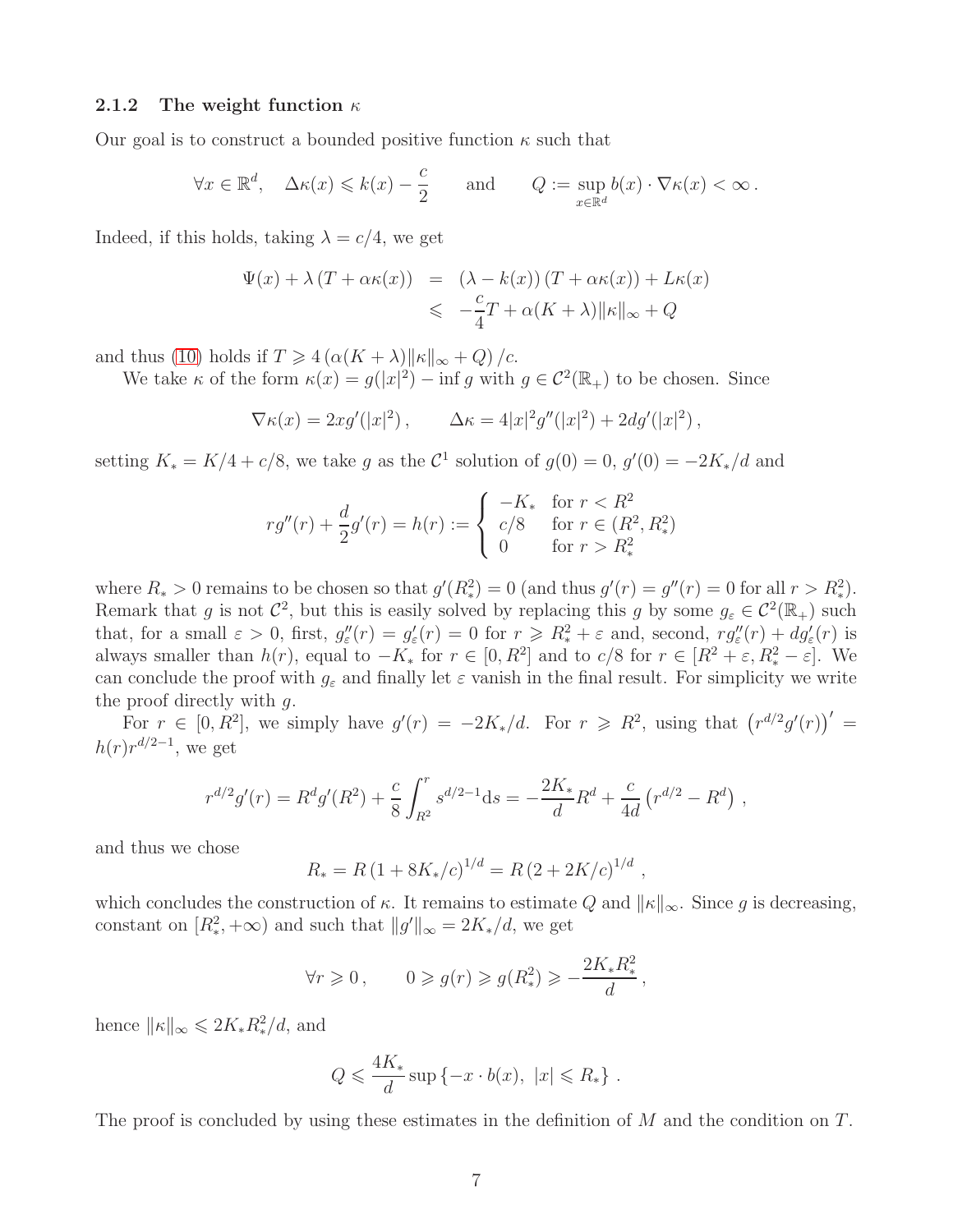### <span id="page-7-2"></span>2.2 Alternative proof with Bakry-Emery interpolation

In this section we give a second proof of Theorem [1](#page-2-1) (see Section [5](#page-19-0) for a discussion on the specific interest of each proof). For simplicity we only consider the case  $\alpha = 2$ , which is the main case of interest due to Theorem [2.](#page-2-2) The expressions of  $T_0$  and M obtained along this alternative proof are slightly different than those stated in Theorem [1](#page-2-1) and established in the first proof (again, we don't try to optimize the estimate on  $T_0$ ). Moreover, in order to justify the time derivations in this section, we assume that the coordinates of b are in  $\mathcal{A}$ .

The proof is organized in three steps: first we rephrase Assumption [1](#page-0-0) as a local condition on the drift, namely a condition on its Jacobian. Second, similarly to Section [2.1.1,](#page-5-1) we give the proof conditionally to the existence of a suitable weight function. Third, similarly to Section [2.1.2,](#page-6-0) we construct the weight function.

#### <span id="page-7-3"></span>2.2.1 Step 1: a local condition

We start by an equivalent formulation of Assumption [1.](#page-0-0) We denote by  $\nabla b$  the Jacobian matrix of b and

$$
\tilde{k}(x) = -\sup\{u \cdot \nabla b(x)u, \ u \in \mathbb{R}^d, \ |u|=1\}.
$$

It is clear that, for all  $x \in \mathbb{R}^d$ ,

<span id="page-7-0"></span>
$$
\tilde{k}(x) \geqslant k(x) \geqslant \inf_{y \in \mathbb{R}^d} \int_0^1 \tilde{k}(x + ty) \mathrm{d}t \,. \tag{11}
$$

In particular under Assumption [1,](#page-0-0)  $\tilde{k}$  also satisfies [\(2\)](#page-0-2), with the same  $K, R, c$ . Alternatively, assume that there exist  $K, R \geqslant 0$  and  $c > 0$  such that

<span id="page-7-1"></span>
$$
\tilde{k}(x) \geq -K \quad \forall x \in \mathbb{R}^d \quad \text{and} \quad \tilde{k}(x) \geq c \quad \forall x \in \mathbb{R}^d \text{ with } |x| \geq R. \tag{12}
$$

Then, from [\(11\)](#page-7-0),  $k(x) \geq -K$  for all  $x \in \mathbb{R}^d$ . Moreover, for all  $x, y \in \mathbb{R}^d$ , the Lebesgue measure of  $\{t \in [0, 1], |x + ty| < R\}$  being less than  $2R/(|x| + R)$ ,

$$
k(x) \ge \inf_{y \in \mathbb{R}^d} \int_0^1 \tilde{k}(x+ty) \, \mathrm{d}t \ge -K \frac{2R}{|x|+R} + c\left(1 - \frac{2R}{|x|+R}\right) \ge \frac{c}{2}
$$

for all  $x \in \mathbb{R}^d$  with  $|x| \geq \tilde{R} := R(4(K+c)/c-1)$ . In other words, Assumption [1](#page-0-0) is equivalent to assume that [\(12\)](#page-7-1) holds for some  $K, R \geq 0$  and  $c > 0$ . This latter condition is enforced for the rest of Section [2.2.](#page-7-2)

#### 2.2.2 Step 2: Gamma calculus

Consider a positive  $a \in \mathcal{A}$ , to be chosen later on. Fix  $t > 0$  and  $f \in \mathcal{A}$ . The carré du champ of the generator L is defined as  $\Gamma(f,g) = \frac{1}{2}(L(gf) - gLf - fLg)$ , with the notation  $\Gamma(f) = \Gamma(f, f)$ . In the case of [\(3\)](#page-1-1), this is simply  $\Gamma(f, g) = T \nabla f \cdot \nabla g$ . We write  $[A, B] = AB - BA$ . For a given  $i \in [\![1, d]\!]$ , write  $g_s = \partial_{x_i} P_{t-s} f$  for  $s \in [0, t]$ . Then

$$
\partial_s (P_s (ag_s^2)) = P_s (L(ag_s^2) - 2ag_s \partial_{x_i} L P_s f)
$$
  
=  $P_s (L(a)g_s^2 + aL(g_s^2) + 2\Gamma(a, g_s^2) - 2ag_s ([\partial_{x_i}, L] P_{t-s} f + L g_s))$   
=  $P_s (L(a)g_s^2 + 2a\Gamma(g_s) + 2\Gamma(a, g_s^2) + 2ag_s [L, \partial_{x_i}] P_{t-s} f).$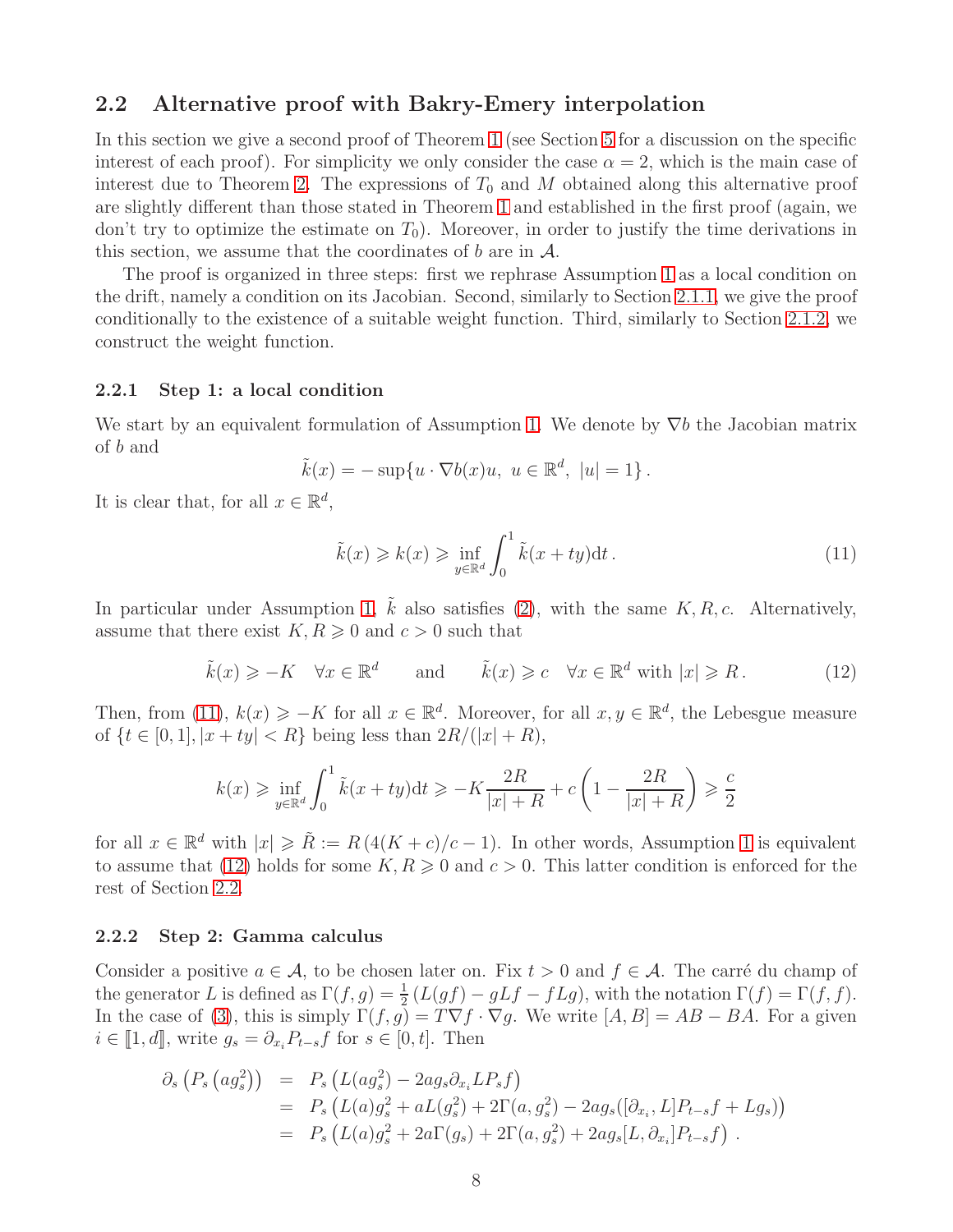Using that

$$
[L, \partial_{x_i}] = [b \cdot \nabla, \partial_{x_i}] = -(\partial_{x_i} b) \cdot \nabla
$$

and

$$
2\Gamma(a,g_s^2) = 4g_s\Gamma(a,g_s) \ge -2\frac{\Gamma(a)}{a}g_s^2 - 2a\Gamma(g_s)
$$

(where  $\Gamma(a)/a$  is understood as 0 if  $\Gamma(a) = 0$ ), summing over  $i \in [1, d]$ , we get

$$
\partial_s \left( P_s \left( a |\nabla P_{t-s} f|^2 \right) \right) \geqslant P_s \left( \left( L(a) - 2 \frac{\Gamma(a)}{a} \right) |\nabla P_{t-s} f|^2 - 2a (\nabla P_{t-s} f) \cdot \nabla b \nabla P_{t-s} f \right)
$$
  

$$
\geqslant 2P_s \left( \Phi(a) |\nabla P_{t-s} f|^2 \right)
$$

with

$$
\Phi(a) = \frac{1}{2}L(a) - \frac{\Gamma(a)}{a} + a\tilde{k}
$$

Assume for now that a is such that there exists  $\lambda > 0$  such that

<span id="page-8-0"></span>
$$
a
$$
 and  $a^{-1}$  are bounded and  $\Phi(a) \ge \lambda a$ . (13)

Integrating the previous inequality yields

$$
P_t\left(a|\nabla f|^2\right) \geqslant e^{2\lambda t}a|\nabla P_tf|^2\,,
$$

and then

$$
|\nabla P_t f|^2 \leqslant \|a\|_{\infty} \|a^{-1}\|_{\infty} e^{-2\lambda t} P_t |\nabla f|^2,
$$

which, thanks to [\[30,](#page-24-7) [31\]](#page-24-8), is equivalent to the  $\mathcal{W}_2$  contraction [\(4\)](#page-1-0) with the same  $\lambda$ ,  $\alpha = 2$  and  $M = \sqrt{\|a\|_{\infty} \|a^{-1}\|_{\infty}}$ .

### 2.2.3 Step 3: the weight function

It remains to construct a weight a satisfying [\(13\)](#page-8-0) for some  $\lambda > 0$  under the condition [\(12\)](#page-7-1). As in Section [2.1.2,](#page-6-0) we focus on the leading term for large  $T$ , setting

$$
a(x) = T + 2(||\kappa||_{\infty} - \kappa(x)),
$$

where  $\kappa$  is a bounded positive function to be chosen. Then, using that  $a \geqslant T$ ,

$$
\Phi(a) \geqslant -T\Delta\kappa - b\cdot\nabla\kappa - 4|\nabla\kappa|^2 + T\tilde{k} - 2K\|\kappa\|_{\infty}.
$$

Let  $\kappa$  be such that

$$
\forall x \in \mathbb{R}^d, \quad \Delta \kappa(x) \leq \tilde{k}(x) - \frac{c}{2} \qquad \text{and} \qquad \tilde{Q} := K \|\kappa\|_{\infty} + \sup_{x \in \mathbb{R}^d} \left( b(x) \cdot \nabla \kappa(x) + 4|\nabla \kappa(x)|^2 \right) < \infty \,,
$$

as constructed in Section [2.1.2.](#page-6-0) Then

$$
\Phi(a) \geqslant \frac{cT}{2} - \tilde{Q} \geqslant \frac{cT}{3} \geqslant \frac{c}{4}a
$$

if

$$
T \geqslant \tilde{T}_0 := 6 \max \left( \frac{\tilde{Q}}{c}, \|\kappa\|_{\infty} \right) .
$$

Moreover, for  $T \ge \tilde{T}_0$ , we get  $T \ge 3a/4 \ge 3T/4$ , hence  $||a||_{\infty}||a^{-1}||_{\infty} \le 4/3$ , i.e. [\(4\)](#page-1-0) holds with  $M = \sqrt{4/3}$  and  $\lambda = c/4$ . An explicit upper bound of  $\tilde{T}_0$  follows from the estimates on  $\kappa$  given in Section [2.1.2.](#page-6-0)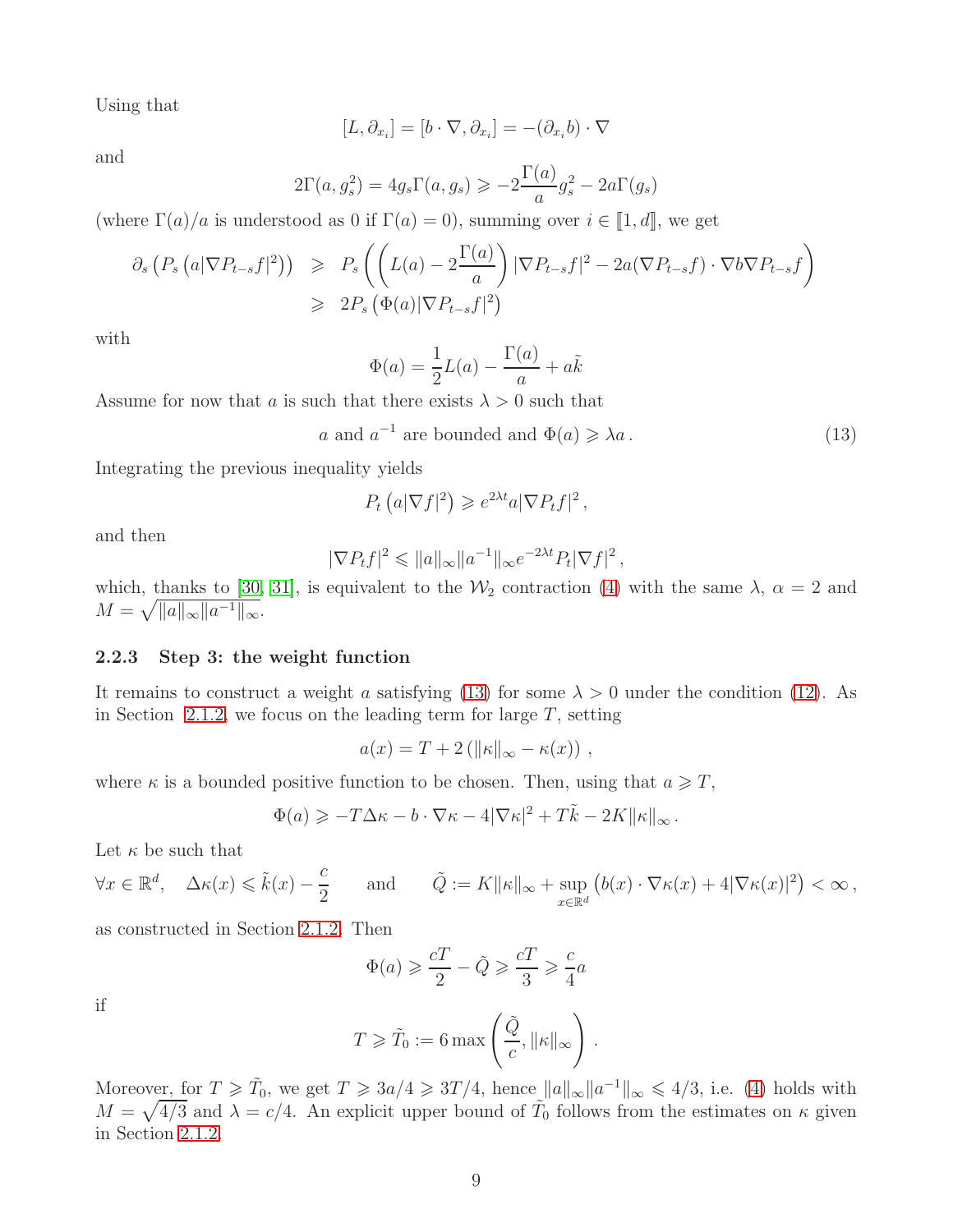# <span id="page-9-1"></span><span id="page-9-0"></span>3 Other proofs

# 3.1 Proof of Theorem [2](#page-2-2)

Setting  $V(x) = e^{c|x|^2/4}$ , Assumption [1](#page-0-0) classically implies that  $LV \leq -aV + C$  for some constants  $C, a > 0$ , and that  $V \in L^2(\mu)$ . Moreover, by standard elliptic theory (see e.g. [\[14,](#page-23-6) Theorem 0.5] and Condition 0.24.A1]), the process [\(1\)](#page-0-1) admits a continuous positive transition kernel, hence, for all compact set  $\mathcal{K} \subset \mathbb{R}^d$  and all  $t > 0$ , there exists  $\eta > 0$  such that  $\inf_{x \in \mathcal{K}} P_t f(x) \geqslant \int_{\mathcal{K}} f(z) dz$ for all positive f. From [\[26\]](#page-24-0), we get that  $P_t f(x) \to \mu f$  as  $t \to \infty$  for all  $f \in \mathcal{A}$  (since  $f/V$  is bounded if  $f \in \mathcal{A}$ ). For  $f \in \mathcal{A}$ ,  $x \in \mathbb{R}^d$  and  $t \geqslant 0$ ,

$$
P_t f^2(x) - (P_t f(x))^2 = \int_0^t \partial_s \left( P_s (P_{t-s} f)^2(x) \right) ds
$$
  

$$
= 2T \int_0^t P_s |\nabla P_{t-s} f|^2(x) ds
$$
  

$$
\leq 2T P_t |\nabla f|^2(x) M^2 \int_0^t e^{-2\lambda s} ds
$$

where we used the equivalence of Wasserstein and gradient contractions, see [\[30,](#page-24-7) [31\]](#page-24-8). Letting  $t \to \infty$  in the previous equality yields the Poincaré inequality (for all  $f \in A$ , and then for all  $f \in L^2(\mu)$  by density).

From the Lumer-Philips Theorem  $[47,$  Chapter IX, p.250, the Poincaré inequality is equivalent to

$$
\forall f \in L^{2}(\mu), \forall t \geq 0 \qquad \|P_{t}f - \mu f\|_{L^{2}(\mu)} \leq e^{-tT/C_{P}} \|f - \mu f\|_{L^{2}(\mu)}.
$$

Besides, for  $t > 0$  and  $f \in \mathcal{A}$ , we can also bound

$$
P_t f^2 - (P_t f)^2 = 2T \int_0^t P_s |\nabla P_{t-s} f|^2 ds \ge 2T |\nabla P_t f|^2 M^{-2} \int_0^t e^{2\lambda s} ds.
$$

Integrating with respect to  $\mu$  and applying this with f replaced by  $f - \mu f$  yields

$$
\|\nabla P_t f\|_{L^2(\mu)}^2 \leq \frac{M^2 \lambda}{T(e^{2\lambda t} - 1)} \left( \|f - \mu f\|_{L^2(\mu)}^2 - \|P_t f - \mu f\|_{L^2(\mu)}^2 \right).
$$

Together with the Poincaré inequality, this means that, for all  $t \geq 0$ ,

$$
||P_t f - \mu f||_{L^2(\mu)}^2 \leqslant \frac{C_P M^2 \lambda}{T(e^{2\lambda t} - 1)} \left( ||f - \mu f||_{L^2(\mu)}^2 - ||P_t f - \mu f||_{L^2(\mu)}^2 \right),
$$

i.e.

$$
||P_t f - \mu f||_{L^2(\mu)}^2 \leqslant \left(1 + \frac{e^{2\lambda t} - 1}{C_P M^2}\right)^{-1} ||f - \mu f||_{L^2(\mu)}^2.
$$

Now, in the reversible case where  $b = -\nabla U$ , this implies (see e.g. [\[10,](#page-23-7) Lemma 2.12]) that, in fact,

$$
||P_t f - \mu f||_{L^2(\mu)}^2 \le e^{-2\lambda t} ||f - \mu f||_{L^2(\mu)}^2,
$$

and thus  $C_P(\mu) \leq T/\lambda$ .

Finally, the first inequality in [\(6\)](#page-3-1) is simply the Pinsker inequality, and the entropy/ $\mathcal{W}_2$  regularisation is proven in  $[40]$ . It is assumed in the latter work that b is Lipschitz, but it is not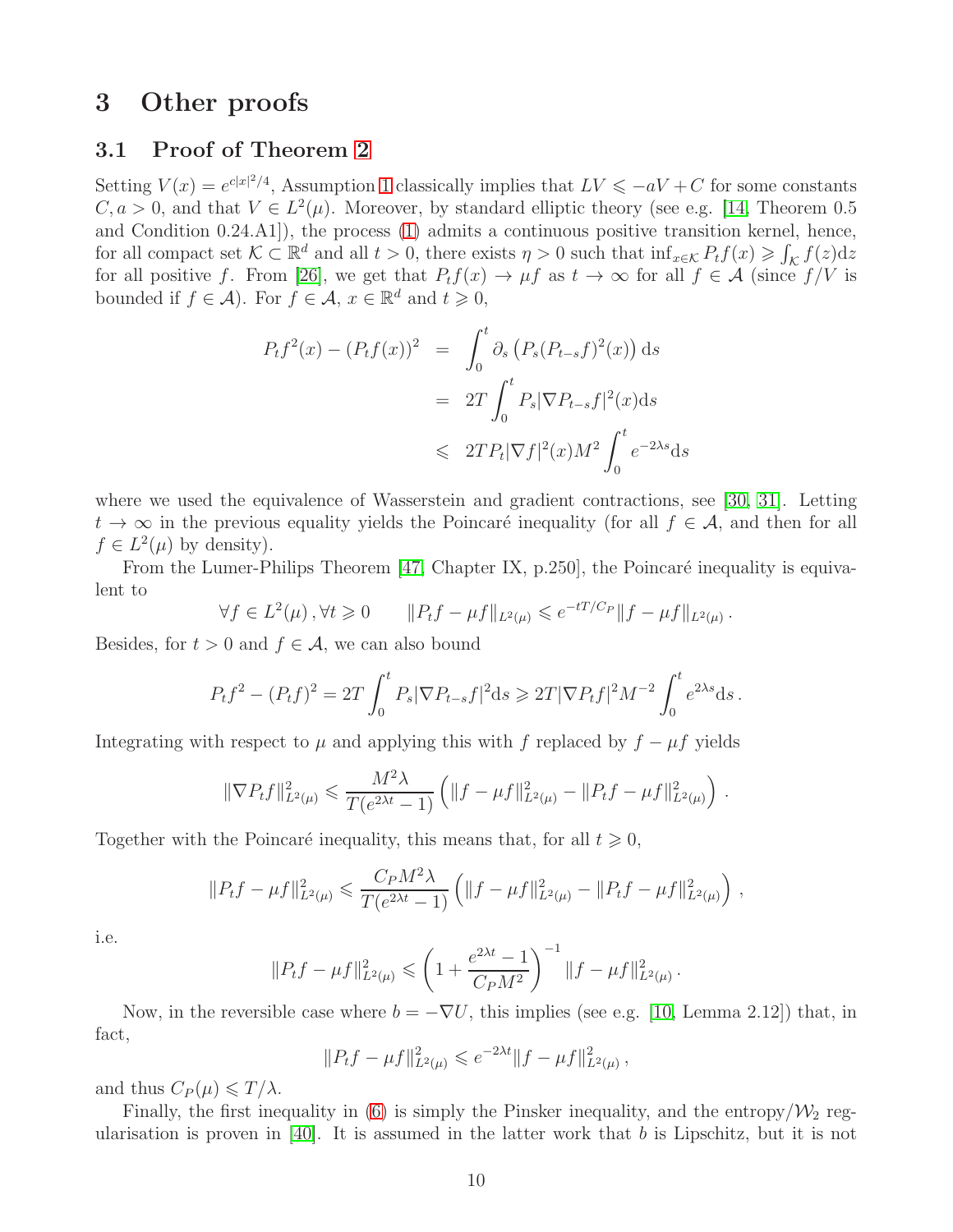used in this part of the proof. We briefly recall the proof for completeness. Remark that if Assumption [1](#page-0-0) holds with  $K = 0$  then it also holds with all  $K > 0$  and thus it is sufficient to treat the case  $K > 0$ . From [\[45,](#page-25-2) Theorem 3.3], under Assumption [1,](#page-0-0) for all  $t > 0$  all positive f and all  $x, y \in \mathbb{R}^d$ ,

$$
P_t \ln f(x) \le \ln P_t f(y) + \frac{K|x - y|^2}{2T(1 - e^{-2Kt})}.
$$

Denoting by  $P_t^*$  the dual of  $P_t$  in  $L^2(\mu)$ , we apply the previous inequality with f replaced by  $P_t^* f$  for some positive f with  $\mu f = 1$  and integrate with a coupling measure  $\pi \in \Pi(f\mu, \mu)$  to get

$$
\int_{\mathbb{R}^d} P_t^* f(x) \ln P_t^* f(x) \mu(\mathrm{d}x) = \int_{\mathbb{R}^d} P_t \left( \ln P_t^* f(x) \right) f(x) \mu(\mathrm{d}x) \n\leq \int_{\mathbb{R}^d} \ln P_t P_t^* f(y) \mu(\mathrm{d}y) + \frac{K}{2T(1 - e^{-2Kt})} \int_{\mathbb{R}^{2d}} |x - y|^2 \pi(\mathrm{d}x, \mathrm{d}y).
$$

Using that  $\mu$  is invariant by  $P_t P_t^*$  and Jensen's inequality,

$$
\mu(\ln P_t P_t^* f) \leqslant \ln \mu(P_t P_t^* f) = \ln \mu f = 0,
$$

and taking the infimum over  $\pi$  concludes the proof of [\(6\)](#page-3-1) with  $J(t) = K/(1 - e^{-2Kt})$ . Then, using the  $\mathcal{W}_2$  contraction, for all  $s \in [0, t)$ ,

$$
\nu P_t \left( \ln \frac{\nu P_t}{\mu} \right) \leqslant \frac{K}{2T(1 - e^{-2K(t-s)})} M^2 e^{-2\lambda s} \mathcal{W}_2(\nu, \mu) .
$$

Minimizing the right hand side with respect to  $s \leq t$  for a fixed  $t > 0$  leads to  $s = t \ln (1 + K/\lambda)/(2K)$ , which concludes the proof.

# <span id="page-10-0"></span>3.2 Degenerate convex potential

Let  $U(x) = |x|^{\beta}/\beta$  for some  $\beta > 2$ . For  $T > 0$ , let  $\mu_T$  be the probability law on  $\mathbb{R}^d$  with density proportional to  $\exp(-U/T)$ . If X is a random variable with law  $\mu_1$ , then  $T^{1/\beta}X$  is distributed according to  $\mu_T$ . The scaling properties of the Poincaré inequality means that  $C_P(\mu_T) = T^{2/\beta} C_P(\mu_1)$ . For  $b = -\nabla U$ ,  $\nabla b(0) = 0$  and, for  $x \neq 0$ ,

$$
u \cdot \nabla b(x)u = -u \cdot \nabla^2 U(x)u = -|x|^{\beta-2} \left[ \frac{\beta-2}{\beta} \frac{|x \cdot u|^2}{|x|^2} + |u|^2 \right] \leq -|x|^{\beta-2}|u|^2.
$$

Then, for all  $x \neq 0$  and all  $y \neq x$ ,

$$
\frac{(x-y)\cdot(b(x)-b(y))}{|x-y|^2} = -\int_0^1 \frac{x-y}{|x-y|} \cdot \nabla^2 U(x+t(x-y)) \frac{x-y}{|x-y|} dt
$$
  
\n
$$
\leq -\int_0^1 |x+t(x-y)|^{\beta-2} dt
$$
  
\n
$$
\leq -|x|^{\beta-2} \inf_{b\in\mathbb{R}} \int_0^1 |1+tb|^{\beta-2} dt
$$
  
\n
$$
= -|x|^{\beta-2} \inf_{b\geqslant 0} \int_0^1 |1-tb|^{\beta-2} dt
$$
  
\n
$$
= -|x|^{\beta-2} \inf_{b\geqslant 0} \frac{1}{b} \int_{1-b}^1 |s|^{\beta-2} ds.
$$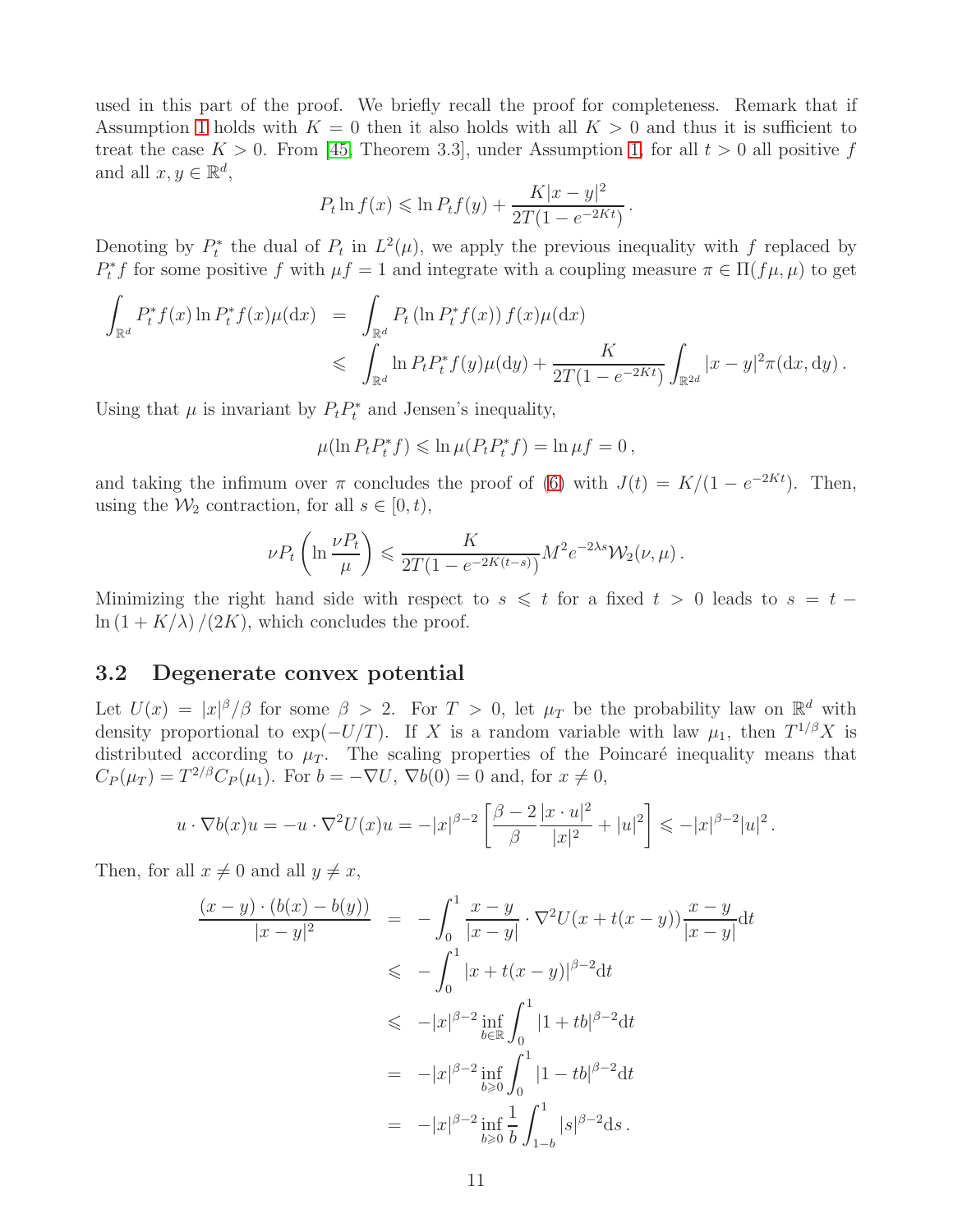The term in the inf is non-increasing for  $b \leq 1$ , non-decreasing for  $b \geq 2$  and, for  $b \in [1, 2]$ ,

$$
\frac{1}{b} \int_{1-b}^{1} |s|^{\beta - 2} ds \ge \frac{1}{2} \int_{0}^{1} |s|^{\beta - 2} ds = \frac{1}{2(\beta - 1)}.
$$

As a conclusion, for all  $x \in \mathbb{R}^d$ 

$$
k(x) \geqslant \frac{1}{2(\beta - 1)} |x|^{\beta - 2},
$$

which means that, for all  $r > 0$ , Assumption [1](#page-0-0) holds with  $K = 0$ ,  $R = r$  and  $c = c(r) :=$  $r^{\beta-2}/(2\beta-2)$ . Besides,  $-x \cdot b(x) = |x|^{\beta}$  for all  $x \in \mathbb{R}^d$  and thus Theorem [1](#page-2-1) applied with  $\alpha = 2$ and

$$
T = T(r) := \frac{2^{2/d-1}r^2c(r) + 2(2^{1/d}r)^{\beta}}{d} = \frac{r^{\beta}}{d} \left(\frac{1}{2^{2-2/d}(\beta-1)} + 2^{\beta/d+1}\right) \leq \frac{r^{\beta}}{d} \left(1 + 2^{\beta/d+1}\right) ,
$$

yields (according to Theorem [2](#page-2-2) since we are in the reversible case)

$$
C_P(\mu_{T(r)}) \leqslant T(r) \frac{4}{c(r)}
$$

hence

$$
C_P(\mu_1) \le (T(r))^{1-2/\beta} \frac{4}{c(r)} \le \frac{8(\beta-1) (1+2^{\beta/d+1})^{1-2/\beta}}{d^{1-2/\beta}}.
$$

<span id="page-11-0"></span>Notice that, as expected due to the homogeneity of the problem, the powers of r have disappeared.

# 3.3 The reversible case

If  $b = -\nabla U$  and Assumption [1](#page-0-0) holds, let us check what explicit estimate can be obtained by the Holley-Stroock perturbation argument together with the Bakry-Emery curvature one. As in Section [2.2.1,](#page-7-3) we use that Assumption [1](#page-0-0) implies that  $\nabla^2 U(x) \geq c \mathbb{1}_{|x| \geq R} - K \mathbb{1}_{|x| < R}$ . Consider  $V(x) = -g(|x|^2)$  for some  $g \in C^2$  to be chosen. Assume that g is bounded and that  $\nabla^2(U +$  $V(x) \geq c/2$  for all  $x \in \mathbb{R}^d$ . Then the Bakry-Emery criterion states that  $\tilde{\mu} \propto \exp(-(U+V)/T)$ satisfies a Poincaré inequality with constant  $2T/c$ , and by bounded perturbation we get that  $\mu \propto \exp(-U/T)$  satisfies a Poincaré inequality with constant  $2Te^{(\max g - \min g)/T}/c$ .

It remains to chose  $g$ . We chose  $g$  to be non-increasing and convex, so that we bound

$$
\nabla^2 V(x) = -4xx^T g''(|x|^2) - 2I_d g'(|x|^2) \ge -4|x|^2 g''(|x|^2) - 2g'(|x|^2).
$$

As in Section [2.1.2,](#page-6-0) we simply take  $g'$  as (a  $\mathcal{C}^1$  non-decreasing approximation of) the continuous solution of  $g'(0) = -K/2 - c/4$  and

$$
r g''(r) + \frac{1}{2}g'(r) = \begin{cases} -(K/4 + c/8) & \text{for } r < R^2\\ c/8 & \text{for } r \in (R^2, R^2_*)\\ 0 & \text{for } r > R^2_* \end{cases}
$$

with  $R_* = 2R(1 + K/c)$ . In other words, g is exactly such as constructed in Section [2.1.2](#page-6-0) with  $d = 1$ . We end up with

$$
\max g - \min g \leq (2K + c)R^2(1 + K/c)^2
$$
.

As a consequence,

$$
C_P(\mu) \leqslant \frac{2T}{c} \exp\left(\frac{(2K+c)R^2(1+K/c)^2}{T}\right)
$$

.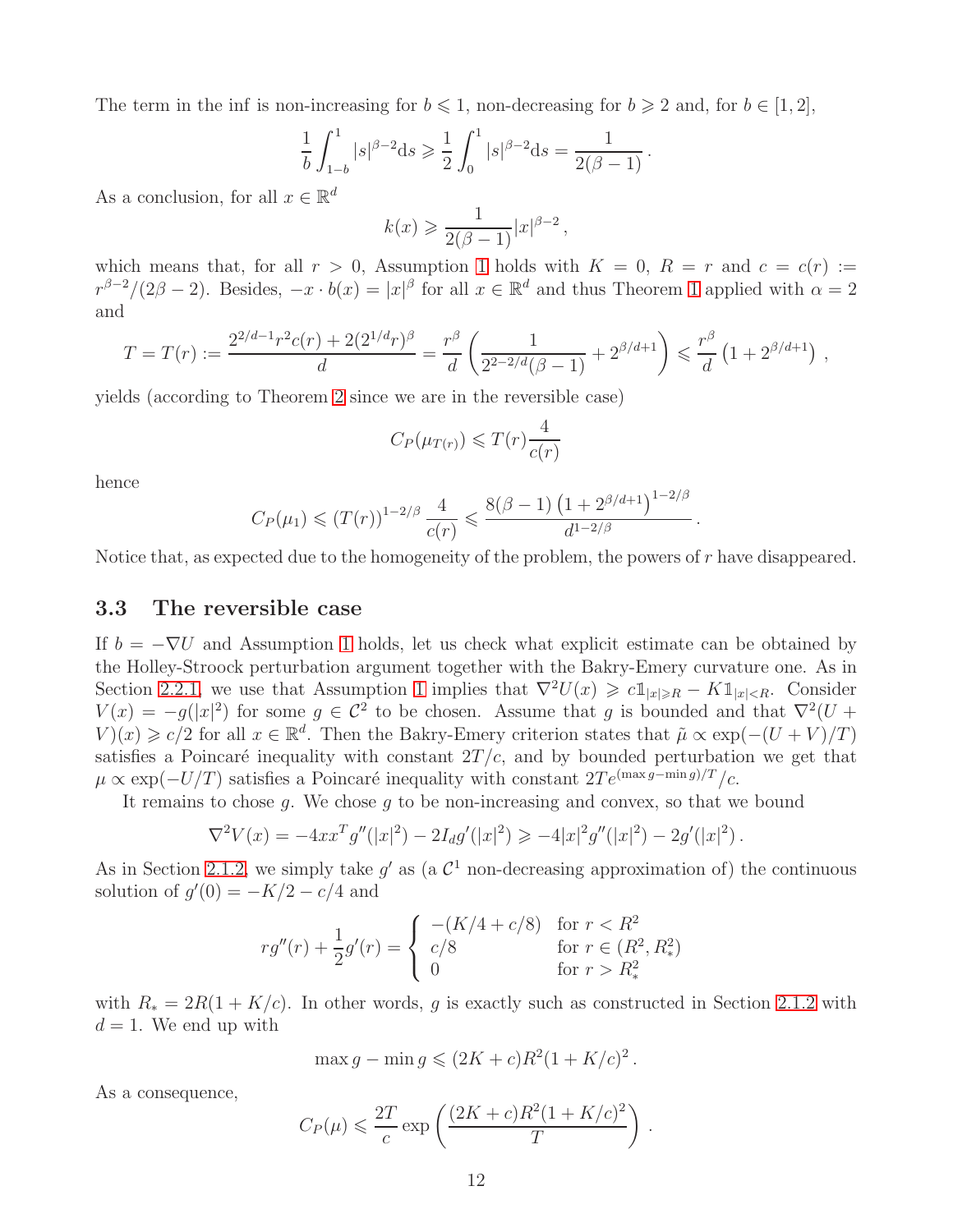# <span id="page-12-0"></span>3.4 Pertubation of the drift

This section is devoted to the proof of Proposition [3.](#page-4-2)

Define  $\rho$  as

$$
\rho(x, y) = |x - y|^{\alpha} (T + \alpha \kappa(x)), \qquad x, y \in \mathbb{R}^d
$$

for some  $\alpha \geq 2$ , where  $\kappa$  is a positive bounded function to be chosen. Let  $(X_t)_{t\geqslant0}$  be the solution of [\(1\)](#page-0-1) driven by  $(B_t)_{t\geqslant0}$  with some initial condition  $\nu$ . Then

$$
\partial_t \mathbb{E} \left( \rho(X_t, Y_t) \right)
$$
\n
$$
= \alpha \mathbb{E} \left( |X_t - Y_t|^{\alpha - 2} (X_t - Y_t) \cdot \left( b(X_t) - \tilde{b}(Y_t, Z_t) \right) (T + \alpha \kappa(X_t)) + |X_t - Y_t|^{\alpha} L \kappa(X_t) \right)
$$
\n
$$
\leq \alpha \mathbb{E} \left( |X_t - Y_t|^{\alpha} \Psi(X_t) + |X_t - Y_t|^{\alpha - 1} (T + \alpha ||\kappa||_{\infty}) |b(Y_t) - \tilde{b}(Y_t, Z_t)| \right)
$$

with  $\Psi$  defined in [\(9\)](#page-5-2). Let  $\kappa$  be as defined in Section [2.1.2,](#page-6-0) and  $\lambda = c/4$ . Then, writing  $m(t) = \mathbb{E} \left( \rho(X_t, Y_t) \right)$  and using the Hölder inequality,

$$
m'(t) \leq -\lambda \alpha m(t) + \alpha (T + \alpha ||\kappa||_{\infty}) \left( \mathbb{E} \left( |X_t - Y_t|^{\alpha} \right) \right)^{1 - 1/\alpha} \left( \mathbb{E} \left( |b(Y_t) - \tilde{b}(Y_t, Z_t)|^{\alpha} \right) \right)^{1/\alpha}
$$
  

$$
\leq -\lambda \alpha m(t) + \alpha \widetilde{C}(t) m(t)^{1 - 1/\alpha}
$$

with

$$
\widetilde{C}(t) = \frac{T + \alpha ||\kappa||_{\infty}}{T^{1-1/\alpha}} \left( \mathbb{E}\left( |b(Y_t) - \tilde{b}(Y_t, Z_t)|^{\alpha} \right) \right)^{1/\alpha}
$$

.

Then

$$
(m^{1/\alpha})'(t) \leqslant -\lambda m^{1/\alpha}(t) + \widetilde{C}(t)
$$

and thus

$$
m^{1/\alpha}(t) \leqslant e^{-\lambda t} m^{1/\alpha}(0) + \int_0^t e^{\lambda(s-t)} \widetilde{C}(s) \mathrm{d} s \,.
$$

Using the equivalence between  $\rho$  and  $|x - y|^{\alpha}$  and taking the infimum over all coupling of the initial conditions yields

$$
\mathcal{W}_{\alpha}(\nu P_t, \tilde{\nu}_t) \leqslant M_{\alpha} e^{-\lambda t} \mathcal{W}_{\alpha}(\nu, \tilde{\nu}_0) + T^{-1/\alpha} \int_0^t e^{\lambda (s-t)} \widetilde{C}(s) \mathrm{d} s \,,
$$

<span id="page-12-1"></span>which concludes the proof.

# 4 Interacting particles at high temperature

# 4.1 General framework

Let  $\mathbf{X}_t = (X_{1,t}, \dots, X_{N,t})$  be a process on  $(\mathbb{R}^d)^N$  solving

$$
\forall i \in [\![1, N]\!], \qquad \mathrm{d}X_{i,t} = F(X_{i,t})\mathrm{d}t + G_i(\mathbf{X}_t)\mathrm{d}t + \sqrt{2T}\mathrm{d}B_{i,t}
$$

where  $(B_{1,t},\ldots,B_{N,t})_{t\geq0}$  are N independent standard d-dimensional Brownian motions,  $F \in$  $\mathcal{C}^1(\mathbb{R}^d, \mathbb{R}^d)$ ,  $G_i \in \mathcal{C}^1(\mathbb{R}^{dN}, \mathbb{R}^d)$ . In other words, **X** solves [\(1\)](#page-0-1) with a drift b whose  $i^{th}$  d-dimensional component is  $b_i(\mathbf{x}) = F(x_i) + G_i(\mathbf{x})$  for all  $i \in [1, N]$ .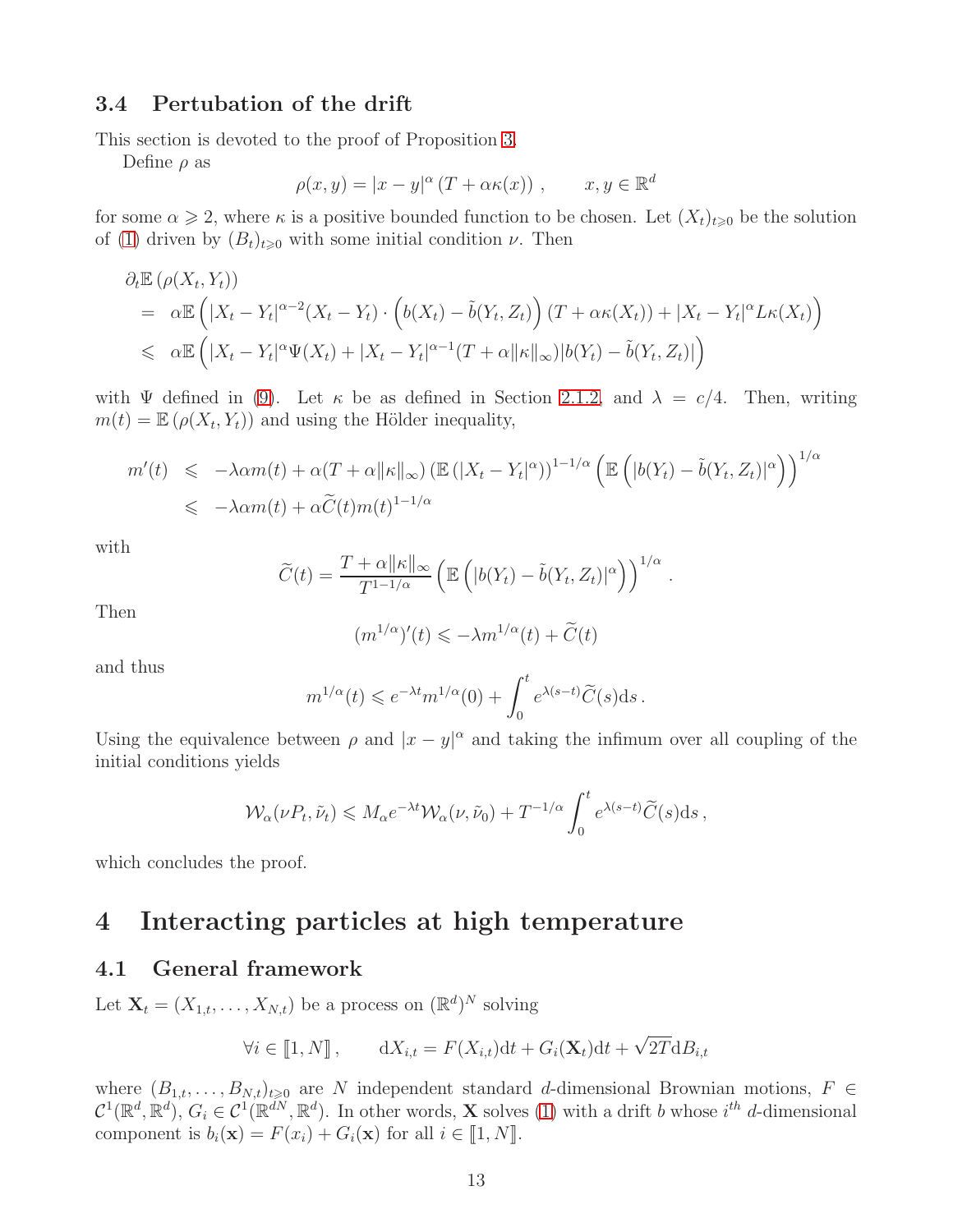<span id="page-13-0"></span>**Theorem 4.** Assume that there exist  $c > 0$ ,  $a < c$  and  $C_F$ ,  $C_G$ ,  $R$ ,  $M_G \ge 0$  such that

<span id="page-13-1"></span>
$$
(x - y) \cdot (F(x) - F(y)) \leq \begin{cases} C_F |x - y|^2 & \text{for all } x, y \in \mathbb{R}^d \\ -c|x - y|^2 & \text{for all } x, y \in \mathbb{R}^d \text{ with } |x| \geq R \end{cases}
$$
(14)

and for all  $i \in [\![1,N]\!]$  and  $\mathbf{x}, \mathbf{y} \in \mathbb{R}^{dN}$ ,  $|G_i(\mathbf{x})| \mathbb{1}_{|x_i| \leq R} \leq M_G$ ,

$$
\sum_{i=1}^N |x_i - y_i||G_i(\mathbf{x}) - G_i(\mathbf{y})| \leq C_G |\mathbf{x} - \mathbf{y}|^2 \quad and \quad (\mathbf{x} - \mathbf{y}) \cdot (G(\mathbf{x}) - G(\mathbf{y})) \leq a |\mathbf{x} - \mathbf{y}|^2.
$$

Writing  $R_* = R(2 + 2(C_F + a)/(c - a))^{1/(2d)}$  and  $K_* = C_F + (c + a)/2$ , assume furthermore that

$$
T \geq T_0 = \frac{K_*}{d(c-a)} \left( R_*^2 (C_F + C_G) + 2 \sup \{-F(x) \cdot x, |x| \leq R_* \} + 4M_G R_* \right) .
$$

Then the semi-group  $P_t$  associated to the process **X** satisfies the  $\mathcal{W}_2$  contraction [\(4\)](#page-1-0) (with  $\alpha = 2$ ) with

$$
M = \sqrt{1 + 2K_* R_*^2 / (Td)} \qquad \lambda = \frac{c - a}{4 + 8K_* R_*^2 / (Td)}.
$$

Proof. Consider

$$
\rho(\mathbf{x}, \mathbf{y}) = \sum_{i=1}^{N} |x_i - y_i|^2 (T + \kappa(x_i) + \kappa(y_i))
$$

where  $\kappa$  is a positive function to be chosen. As in Section [2.1.2,](#page-6-0) writing  $\mathcal{L}_s$  the generator on  $\mathbb{R}^{dN} \times \mathbb{R}^{dN}$  of a parallel coupling of two processes, we consider separately the leading terms with respect to  $T$  and the rest in

$$
\mathcal{L}_s \rho(\mathbf{x}, \mathbf{y}) = TA + B
$$

with

$$
A = \sum_{i=1}^{N} \left[ 2(x_i - y_i) \left( F(x_i) + G_i(\mathbf{x}) - F(y_i) - G_i(\mathbf{y}) \right) + |x_i - y_i|^2 \left( \Delta \kappa(x_i) + \Delta \kappa(y_i) \right) \right]
$$
  
\$\leqslant \sum\_{i=1}^{N} |x\_i - y\_i|^2 (2a - k\_F(x\_i) - k\_F(y\_i) + \Delta \kappa(x\_i) + \Delta \kappa(y\_i))\$

where  $k_F(x_i) = c$  if  $|x_i| \ge R$  and  $k_F(x_i) = -C_F$  otherwise, and

$$
B = \sum_{i=1}^{N} \left[ 2(x_i - y_i) \cdot (b_i(\mathbf{x}) - b_i(\mathbf{y})) (\kappa(x_i) + \kappa(y_i)) + |x_i - y_i|^2 (b_i(\mathbf{x}) \cdot \nabla \kappa(x_i) + b_i(\mathbf{y}) \cdot \nabla \kappa(y_i)) \right]
$$
  
\$\leqslant (4||\kappa||\_{\infty} (C\_F + C\_G) + 2 \sup\{F \cdot \nabla \kappa\} + 2M\_G \|\nabla \kappa\|\_{\infty}) |\mathbf{x} - \mathbf{y}|^2\$.

We take  $\kappa$  as in Section [2.1.2](#page-6-0) but with K, c replaced respectively by  $C_F + a$  and  $c - a$ . The following holds:

$$
\forall x \in \mathbb{R}^d, \qquad a - k_F(x_i) + \Delta \kappa(x_i) \leqslant -\frac{c - a}{2}
$$
\n
$$
\|\kappa\|_{\infty} \leqslant \frac{K_* R_*^2}{d}
$$
\n
$$
\sup \{ F \cdot \nabla \kappa \} \leqslant \frac{K_*}{d} \sup \{ -F(x) \cdot x, |x| \leqslant R_* \}
$$
\n
$$
\|\nabla \kappa\|_{\infty} \leqslant 2R_* \frac{K_*}{d}.
$$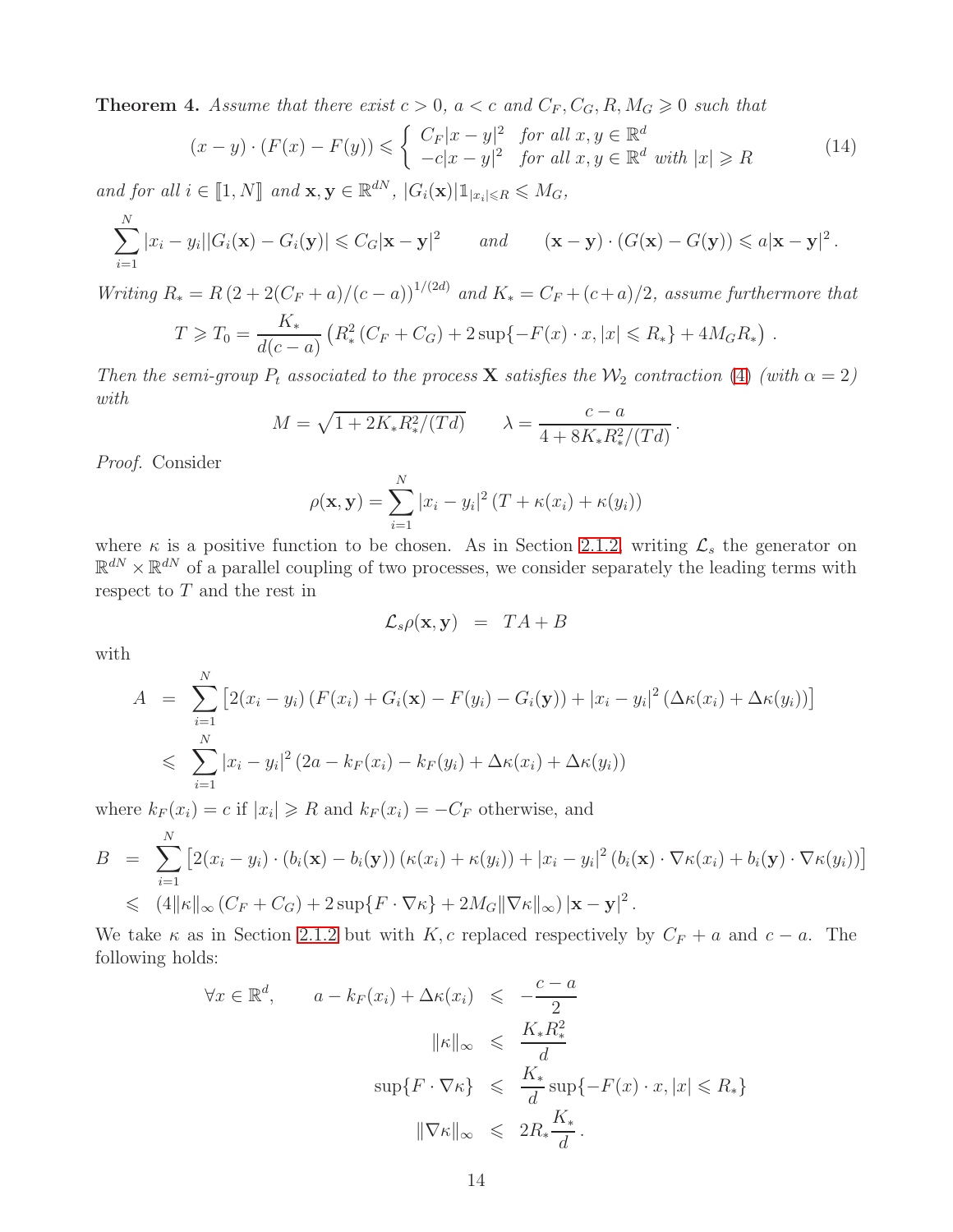Hence, provided  $T \geq T_0$ , the previous bounds yield

$$
\mathcal{L}_s \rho(\mathbf{x}, \mathbf{y}) \leqslant -\frac{c-a}{2} T |\mathbf{x} - \mathbf{y}|^2 \leqslant -\frac{c-a}{2+4||\kappa||_{\infty}/T} \rho(\mathbf{x}, \mathbf{y}).
$$

The conclusion is now similar to the end of the proof of Theorem [1,](#page-2-1) using that

$$
|\mathbf{x} - \mathbf{y}|^2 \leq \frac{1}{T} \rho(\mathbf{x}, \mathbf{y}) \leqslant \left(1 + \frac{2\|\kappa\|_{\infty}}{T}\right) \|\mathbf{x} - \mathbf{y}\|^2.
$$

The point of Theorem [4](#page-13-0) is that if all the constants in the assumption are independent from N, then so are  $T_0, \lambda$  and M. In particular, from Theorem [2,](#page-2-2) we get for the invariant measure of the process a Poincaré inequality independent from N (for T large enough). The restriction to a sufficiently high temperature is very natural for interacting particles systems where phase transitions are expected in the behaviour of the Poincaré inequality at low temperature  $[42]$ .

A Poincaré constant uniform in N for T large enough is established in [\[22\]](#page-23-8) in a reversible framework with an explicit invariant measure. Although Theorem [4](#page-13-0) does not require reversibility, on the other hand it needs the interaction force  $G$  to be bounded, which is not the case in [\[22\]](#page-23-8) and is a restrictive condition. It is however satisfied in many cases of interest, for instance in adaptive algorithms such as studied in [\[11\]](#page-23-9), a typical choice is

$$
G_i(\mathbf{x}) = \frac{1}{N} \sum_{i=1}^N \nabla W(x_i - x_j), \qquad W(x) = e^{-|x|^2},
$$

which induces a local repulsion of particles, enhancing the exploration of the state space.

More generally, assume that there exist a graph on  $\llbracket 1, N \rrbracket$  of degree D and a bounded and Lipschitz function  $H \in \mathcal{C}^1(\mathbb{R}^d \times \mathbb{R}^d, \mathbb{R}^d)$  such that

$$
G_i(\mathbf{x}) = \frac{1}{D} \sum_{j \sim i} H(x_i, x_j)
$$

where  $i \sim j$  means that  $(i, j)$  is an edge of the graph. This is the case for mean field interaction (with the complete graph and  $D = N$ ) or for interaction with closest neighbors in  $(\mathbb{Z}/n\mathbb{Z})^k$  or [1, n]<sup>k</sup> (with  $i \sim j$  if  $|i - j| = 1$ ,  $D = 2k$ ). Then G satisfies the assumptions of Theorem [4](#page-13-0) with  $M_G, C_G, a$  which only depend on H (and thus not on the number of particles). For instance, in the particular (reversible) case where the forces are the gradients of some potentials, we get the following corollary of Theorem [4.](#page-13-0)

**Proposition 5.** Let  $V \in C^1(\mathbb{R}^d)$ ,  $W \in C^1(\mathbb{R}^d \times \mathbb{R}^d)$ . Assume that  $\nabla W$  is bounded and Lipschitz and that there exists  $c > 0$  and  $a < c$  such that  $\nabla^2 V \geq c > 0$  outside a compact set and  $\nabla^2 W \ge -a/2$ . Then there exist  $T_0, C > 0$  such that the following holds. For all  $T \ge T_0$ , all  $N \in \mathbb{N}$ , all graph on  $\llbracket 1, N \rrbracket$ , denoting by D the degree of the graph and considering on  $\mathbb{R}^{dN}$  the potential

$$
U(\mathbf{x}) = \sum_{i=1}^{N} V(x_i) + \frac{1}{D} \sum_{i=1}^{N} \sum_{j \sim i} W(x_i - x_j),
$$

 $then~e^{-U/T}$  is integrable and the probability measure proportional to this density satisfies a Poincaré inequality with constant  $C_P \leq C T$ .

This is a result in the spirit of [\[22,](#page-23-8) Theorem 1].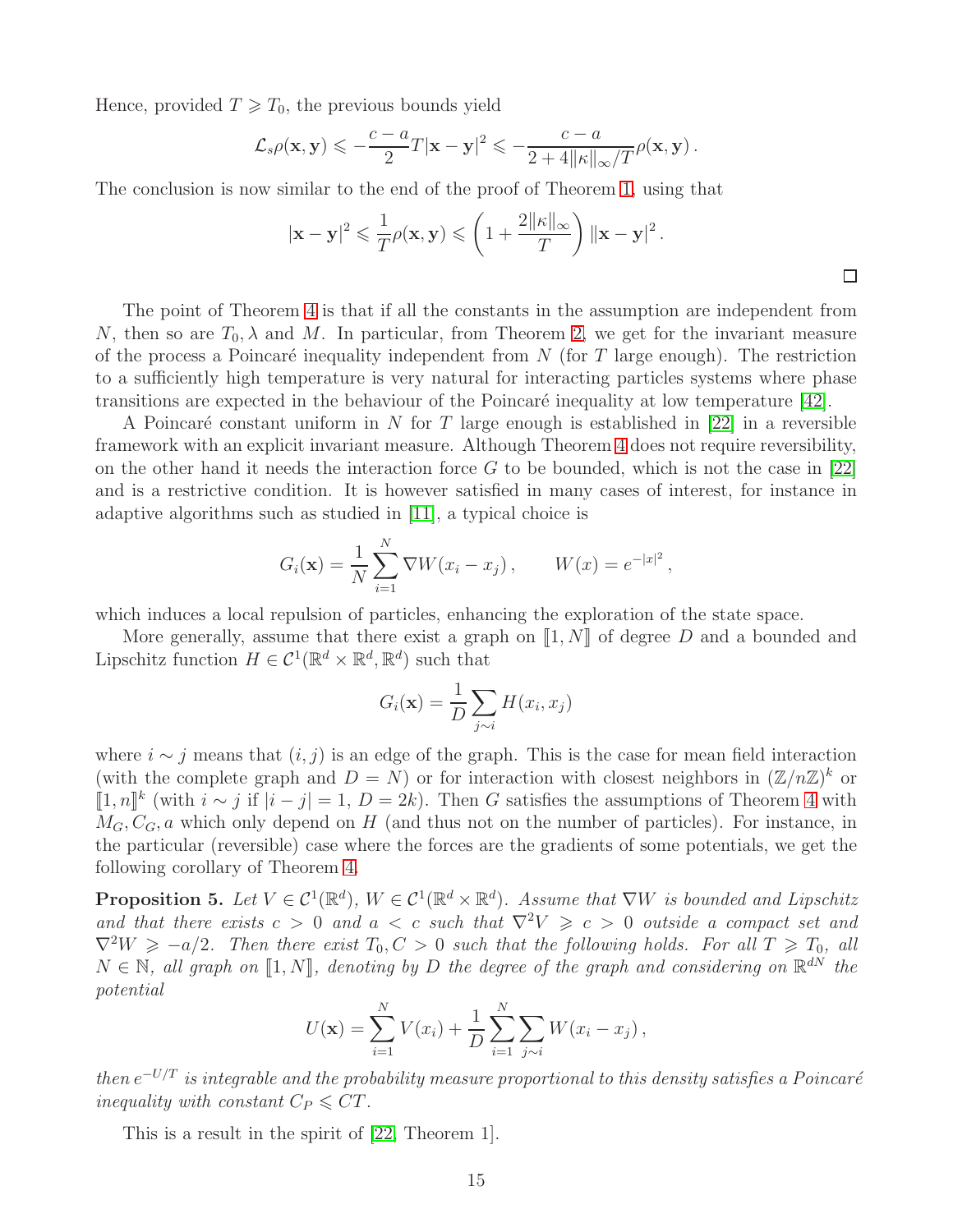### 4.2 The mean-field case and propagation of chaos

Let us now focus on the case of mean field interactions. More precisely, we work under the following condition:

<span id="page-15-4"></span>**Assumption 2.** The drift b on  $\mathbb{R}^{dN}$  is of the form  $b_i(\mathbf{x}) = F(x_i) + \frac{1}{N} \sum_{i=1}^{N} H(x_i, x_j)$  where  $F \in$  $\mathcal{C}^1(\mathbb{R}^d, \mathbb{R}^d)$  and  $H \in \mathcal{C}^1(\mathbb{R}^d \times \mathbb{R}^d, \mathbb{R}^d)$ . Moreover, there exist  $c > 0$ ,  $a < c$  and  $C_F, R, C_G, M_G > 0$ 0 such that F satisfies [\(14\)](#page-13-1), H is  $2C_H/3$ -Lipschitz continuous and for all  $x, y, x', y' \in \mathbb{R}^d$ ,  $\mathbb{1}_{|x|\leq R}H(x,y)\leqslant M_H$  and

<span id="page-15-1"></span>
$$
(x - y) \cdot (H(x, x') - H(y, y')) + (x' - y') \cdot (H(x', x) - H(y', y)) \le a(|x - y|^2 + |x' - y'|^2). \tag{15}
$$

Finally,  $T \geq T_0$ , where  $T_0$  is given in Theorem [4.](#page-13-0)

It is straightforward to check that this condition implies the assumptions of Theorem [4.](#page-13-0) As soon as H is  $2C_H/3$ -Lipschitz, [\(15\)](#page-15-1) holds with  $a = C_H$ , and the condition  $a < c$  is then satisfied if the interaction is sufficiently small. However, in some cases,  $a$  may be smaller than  $C_H$ , in particular, in the usual case where  $H(x, y) = \tilde{H}(x - y) = -\tilde{H}(y - x)$  for some  $\tilde{H}$ , the condition [\(15\)](#page-15-1) reads

$$
(x - y - x' + y') \cdot (\tilde{H}(x - x') - \tilde{H}(y - y')) \leq a (|x - y|^2 + |x' - y'|^2),
$$

and this holds with  $a = 0$  if  $x \cdot \tilde{H}(x) \leq 0$  for all  $x \in \mathbb{R}^d$ . This is the case for instance for  $\tilde{H}(x) = -\nabla W(x)$  with  $W(x) = \gamma \sqrt{1+|x|^2}$ , for any  $\gamma \geq 0$ . Since  $\nabla W$  is bounded, in this case, Theorem [4](#page-13-0) applies whatever the value of  $\gamma$ , i.e. even if the interaction force is not small with respect to the confining force (however, as  $\gamma$  increases, so does the temperature  $T_0$ ).

As  $N \to +\infty$ , according to the propagation of chaos phenomenon, it is well-known that two given particles of the system behave like independent McKean-Vlasov processes solving

<span id="page-15-2"></span>
$$
d\bar{X}_t = F(\bar{X}_t)dt + \int_{\mathbb{R}^d} H(\bar{X}_t, z)\rho_t(z)dt + \sqrt{2T}dB_t, \qquad \bar{\nu}_t = \mathcal{L}aw(\bar{X}_t).
$$
 (16)

In other words,  $\bar{\nu}_t$  solves the non-linear equation

<span id="page-15-3"></span>
$$
\partial_t \bar{\nu}_t = \nabla \cdot (T \nabla \bar{\nu}_t - (F + (H * \bar{\nu}_t)) \bar{\nu}_t) , \qquad (17)
$$

where  $H * \bar{\nu}(x) = \int_{\mathbb{R}^d} H(x, y) \bar{\nu}(\mathrm{d}y)$ . The existence, uniqueness of the process [\(16\)](#page-15-2) and of the solution of the equation [\(17\)](#page-15-3), together with time-dependent propagation of chaos estimates, follow from standard arguments [\[41,](#page-25-4) [35\]](#page-24-10) for initial conditions  $\bar{\nu}_0$  in  $\mathcal{P}_2(\mathbb{R}^d)$  the set of probability measures on  $\mathbb{R}^d$  with finite second moment.

With a  $\mathcal{W}_2$  Wasserstein contraction such as given by Theorem [4](#page-13-0) at hand, it is straightforward to obtain time-uniform propagation of chaos and a Waserstein contraction for the limit equation.

<span id="page-15-0"></span>**Theorem 6.** Under Assumption [2,](#page-15-4) there exist (explicit) constants  $\alpha, \beta > 0$  such that the following holds. For  $N \in \mathbb{N}$ , let  $P_t^N$  be the semi-group associated to  $L = b \cdot \nabla + T\Delta$  on  $\mathbb{R}^{dN}$  and let  $\bar{\nu}_t$ be a solution of [\(17\)](#page-15-3). Then, for all  $t \geq 0$ ,

$$
\mathcal{W}_2\left(\nu P_t^N,\bar{\nu}_t^{\otimes N}\right) \leqslant Me^{-\lambda t}\mathcal{W}_2\left(\nu,\bar{\nu}_0^{\otimes N}\right) + \alpha e^{-\frac{c-a}{2}t}\sqrt{\int_{\mathbb{R}^d}|y|^2\bar{\nu}_0(dy)} + \beta,
$$

where M and  $\lambda$  are given in Theorem [4.](#page-13-0)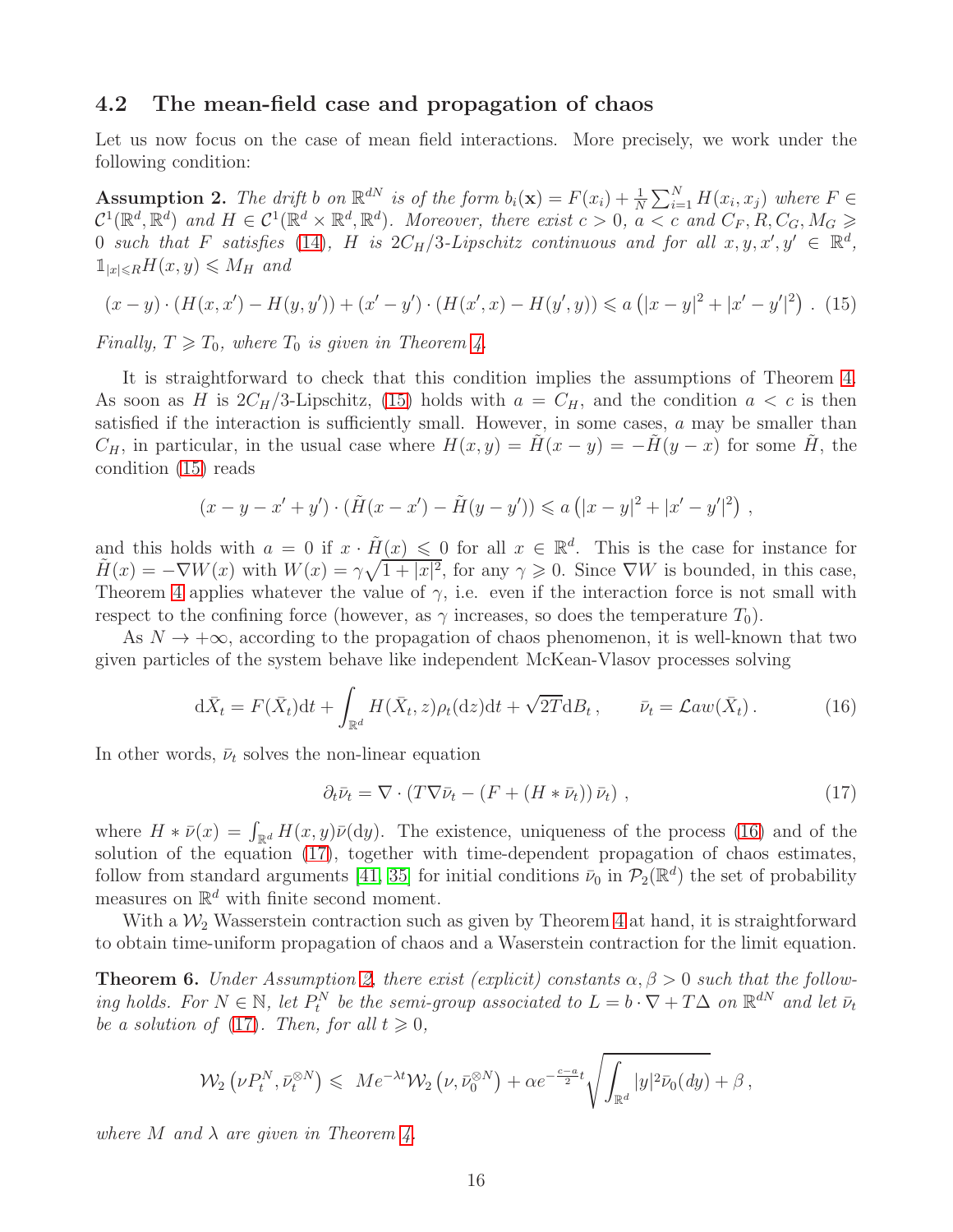Proof. The proof is essentially the same as the proof of Proposition [3,](#page-4-2) except that we consider a distance  $\rho$  as in the proof of Theorem [4,](#page-13-0) namely

$$
\rho(\mathbf{x}, \mathbf{y}) = \sum_{i=1}^{N} |x_i - y_i|^2 (T + 2\kappa(x_i)) .
$$

Let  $(\mathbf{X}_t)_{t\geqslant0}$  be a system of particles with drift b and initial condition  $\nu$  and  $\mathbf{Y} = (Y_1, \ldots, Y_N)$  be solutions of [\(16\)](#page-15-2) (with the same Brownian motions as **X**) with initial condition  $\nu_0^{\otimes N}$ . In particular,  $\mathbf{Y}_t \sim \nu_t^{\otimes N}$  for all  $t \geq 0$ . As in the proof of Proposition [3,](#page-4-2) writing  $m(t) = \mathbb{E}(\rho(\mathbf{X}_t, \mathbf{Y}_t))$ , we get

<span id="page-16-0"></span>
$$
m'(t) \leq -2\lambda m(t) + 2(T + 2\|\kappa\|\infty) \sum_{i=1}^{N} \sqrt{\mathbb{E}(|X_{i,t} - Y_{i,t}|^2) \hat{C}(t)}
$$
(18)

where  $\lambda$  is given in Theorem [4](#page-13-0) and, using that the  $Y_j$ 's all have the same law,

$$
\hat{C}(t) = \mathbb{E}\left(\left|\frac{1}{N}\sum_{j=1}^{N} H(Y_{1,t}, Y_{j,t}) - H * \bar{\nu}_t(Y_{1,t})\right|^2\right).
$$

Developing the square and using that the variables  $A_j := H(Y_{1,t}, Y_{j,t}) - H * \bar{\nu}_t(Y_{1,t})$  for  $j \neq 1$  are independent and centered, we get

$$
\hat{C}(t) \leq \frac{1}{N^2} \mathbb{E} \left( \sum_{j=1}^N |A_j|^2 + A_1 \cdot \sum_{j \neq 1} A_j \right) \leq \frac{1}{N} \mathbb{E} (|A_1|^2 + |A_2|^2).
$$

Then we bound

$$
\mathbb{E}(|A_j|^2) = \mathbb{E}\left(\left|\int_{\mathbb{R}^d} (H(Y_{1,t}, Y_{j,t}) - H(Y_{1,t}, y))\bar{\nu}_t(\mathrm{d}y)\right|^2\right)
$$
  
\$\leqslant L\_H^2\mathbb{E}\left(\int\_{\mathbb{R}^d} |Y\_{j,t} - y|^2 \bar{\nu}\_t(\mathrm{d}y)\right) = 2L\_H^2\left(\int\_{\mathbb{R}^d} |y|^2 \nu\_t(\mathrm{d}y) - \left|\int\_{\mathbb{R}^d} y\nu\_t(\mathrm{d}y)\right|^2\right)\right]

and thus,

$$
\hat{C}(t) \leqslant \frac{4L_H^2}{N} \int_{\mathbb{R}^d} |y|^2 \nu_t(\mathrm{d}y) \, .
$$

Under Assumption [2,](#page-15-4) for all  $y, y' \in \mathbb{R}^d$ ,

$$
y \cdot F(y) \leq |y||F(0)| - c|y|^2 + (C_F + c)R^2
$$
  

$$
y \cdot H(y, y') + y' \cdot H(y', y) \leq a(|y|^2 + |y'|^2) + (|y| + |y'|) |H(0, 0)|
$$

from which

$$
\partial_t \int_{\mathbb{R}^d} |y|^2 \nu_t(\mathrm{d}y) = 2 \int_{\mathbb{R}^d \times \mathbb{R}^d} \left[ y \cdot (F(y) + H(y, y')) + T d \right] \nu_t(\mathrm{d}y) \nu_t(\mathrm{d}y')
$$
  

$$
\leq - (c - a) \int_{\mathbb{R}^d} |y|^2 \nu_t(\mathrm{d}y) + Q
$$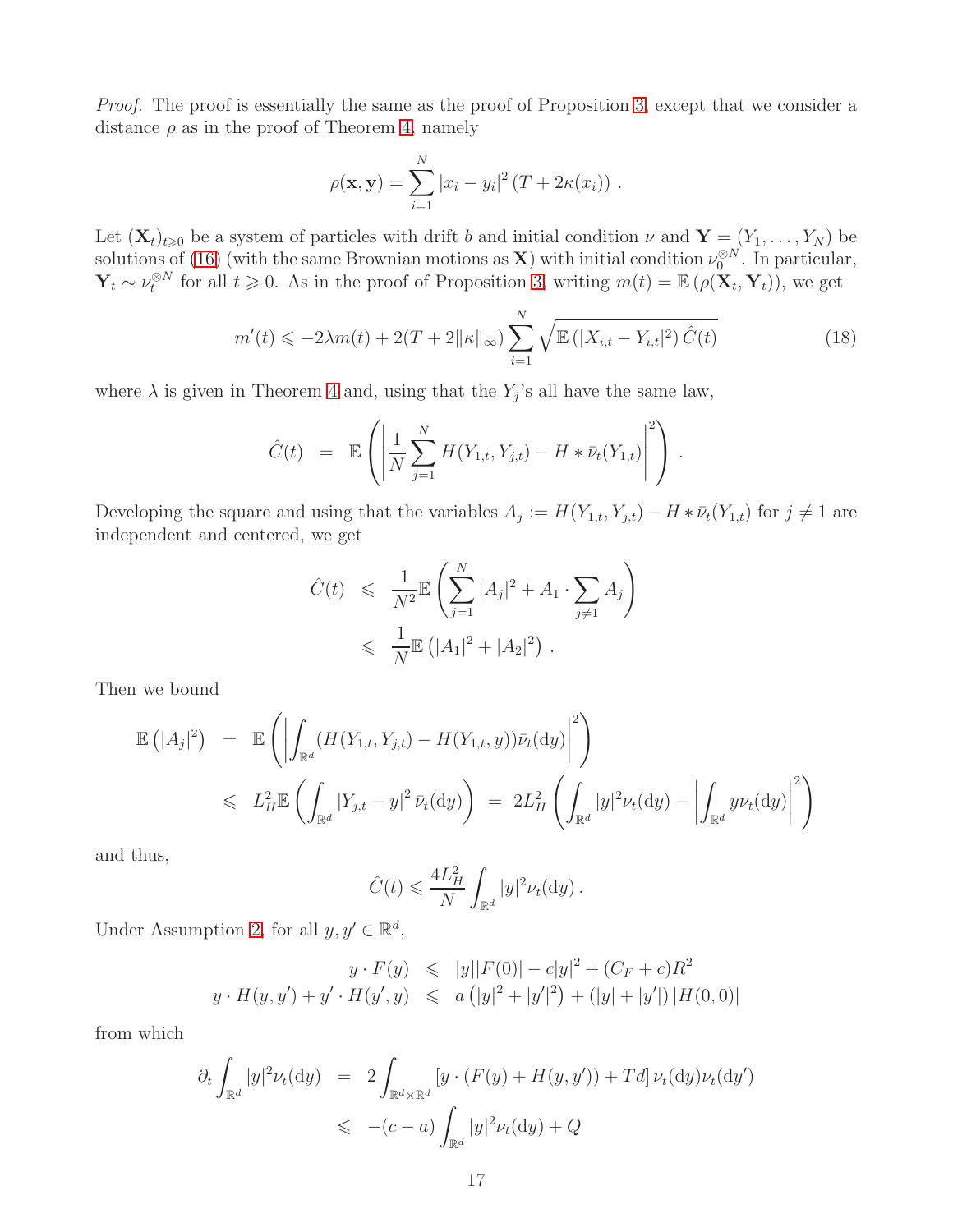with

$$
Q = Td + 2(C_F + c)R^2 + \frac{1}{c-a} (|H(0,0)| + |F(0)|)^2.
$$

Integrating in time,

$$
\int_{\mathbb{R}^d} |y|^2 \nu_t(\mathrm{d}y) \leqslant e^{-(c-a)t} \int_{\mathbb{R}^d} |y|^2 \nu_0(\mathrm{d}y) + Q
$$

Going back to [\(18\)](#page-16-0),

$$
m'(t) \leq -2\lambda m(t) + 2(T + 2||\kappa||_{\infty}) \sqrt{N \sum_{i=1}^{N} \mathbb{E}(|X_{i,t} - Y_{i,t}|^2) \hat{C}(t)}
$$
  

$$
\leq -2\lambda m(t) + 4\frac{L_H(T + 2||\kappa||_{\infty})}{\sqrt{T}} \sqrt{m(t) \left(e^{-(c-a)t} \int_{\mathbb{R}^d} |y|^2 \nu_0(\mathrm{d}y) + Q\right)}
$$
  

$$
:= -2\lambda m(t) + 2\sqrt{m(t) \left(e^{-(c-a)t} A^2 + B^2\right)},
$$

hence

$$
(\sqrt{m})'(t) \leqslant -\lambda \sqrt{m(t)} + \sqrt{e^{-(c-a)t}A^2 + B^2} \leqslant -\lambda \sqrt{m(t)} + e^{-(c-a)t/2}A + B.
$$

Integrating in time (and noticing that  $\lambda \leqslant (c - a)/4$ ),

$$
\sqrt{m(t)} \leqslant e^{-\lambda t} \sqrt{m(0)} + \int_0^t e^{\lambda(s-t)} \left( e^{-(c-a)s/2} A + B \right) ds \leqslant e^{-\lambda t} \sqrt{m(0)} + \frac{e^{-(c-a)t/2}}{(c-a)/2 - \lambda} A + \frac{1}{\lambda} B,
$$

and the proof is concluded by using the equivalence between  $\rho$  and the Euclidean norm and taking the infimum over the couplings of the initial distributions.  $\Box$ 

Theorem [6](#page-15-0) has the following consequences.

**Corollary 7.** Under Assumption [2,](#page-15-4) considering  $M, \lambda, \alpha, \beta$  as in Theorem [6,](#page-15-0) then, for all  $N \in \mathbb{N}$ ,  $k \in \llbracket 1, N \rrbracket$  and all  $\bar{\nu}_0, \bar{\mu}_0 \in \mathcal{P}_2(\mathbb{R}^d)$ , the following holds. Let  $(\mathbf{X}_t)_{t \geq 0}$  be a system of N interacting particles on  $\mathbb{R}^{dN}$  with drift b and with initial condition  $\bar{\nu}_0^{\otimes N}$  and denote by  $\nu_t^{k,N}$  $t^{k,N}$  the law of  $(X_{1,t},\ldots,X_{k,t})$ . Let  $\bar{\nu}_t, \bar{\mu}_t$  be the solutions of [\(17\)](#page-15-3) with respective initial conditions  $\bar{\nu}_0, \bar{\mu}_0$ . Then, for all  $t \geqslant 0$ ,

$$
\mathcal{W}_2\left(\nu_t^{k,N}, \bar{\nu}_t^{\otimes k}\right) \leq \sqrt{\frac{k}{N}} \left(\alpha e^{-\frac{c-a}{2}t} \sqrt{\int_{\mathbb{R}^d} |y|^2 \bar{\nu}_0(dy)} + \beta\right)
$$
  

$$
\mathcal{W}_2\left(\bar{\mu}_t, \bar{\nu}_t\right) \leq M e^{-\lambda t} \mathcal{W}_2\left(\bar{\mu}_0, \bar{\nu}_0\right)
$$

and there exists a unique stationary solution to [\(17\)](#page-15-3) in  $\mathcal{P}_2(\mathbb{R}^d)$ .

Moreover, if  $\int_{\mathbb{R}^d} |y|^5 \bar{\nu}_0(dy) < +\infty$  then for all  $t \geq 0$ ,

$$
\mathbb{E}\left(\mathcal{W}_2^2\left(\frac{1}{N}\sum_{i=1}^N \delta_{X_{i,t}}, \bar{\nu}_t\right)\right) \leqslant C'\alpha(N)\left(e^{-(c-a)t}\int_{\mathbb{R}^d} |y|^{5}\bar{\nu}_0(dy)+1\right)^{2/5}.
$$

where C' is a constant which depends only on d and on the parameters of Assumption [2,](#page-15-4) and

$$
\alpha(N) = \begin{cases} N^{-1/2} & \text{if } d < 4\\ N^{-1/2} \ln(1+N) & \text{if } d = 4\\ N^{-2/d} & \text{if } d > 4. \end{cases}
$$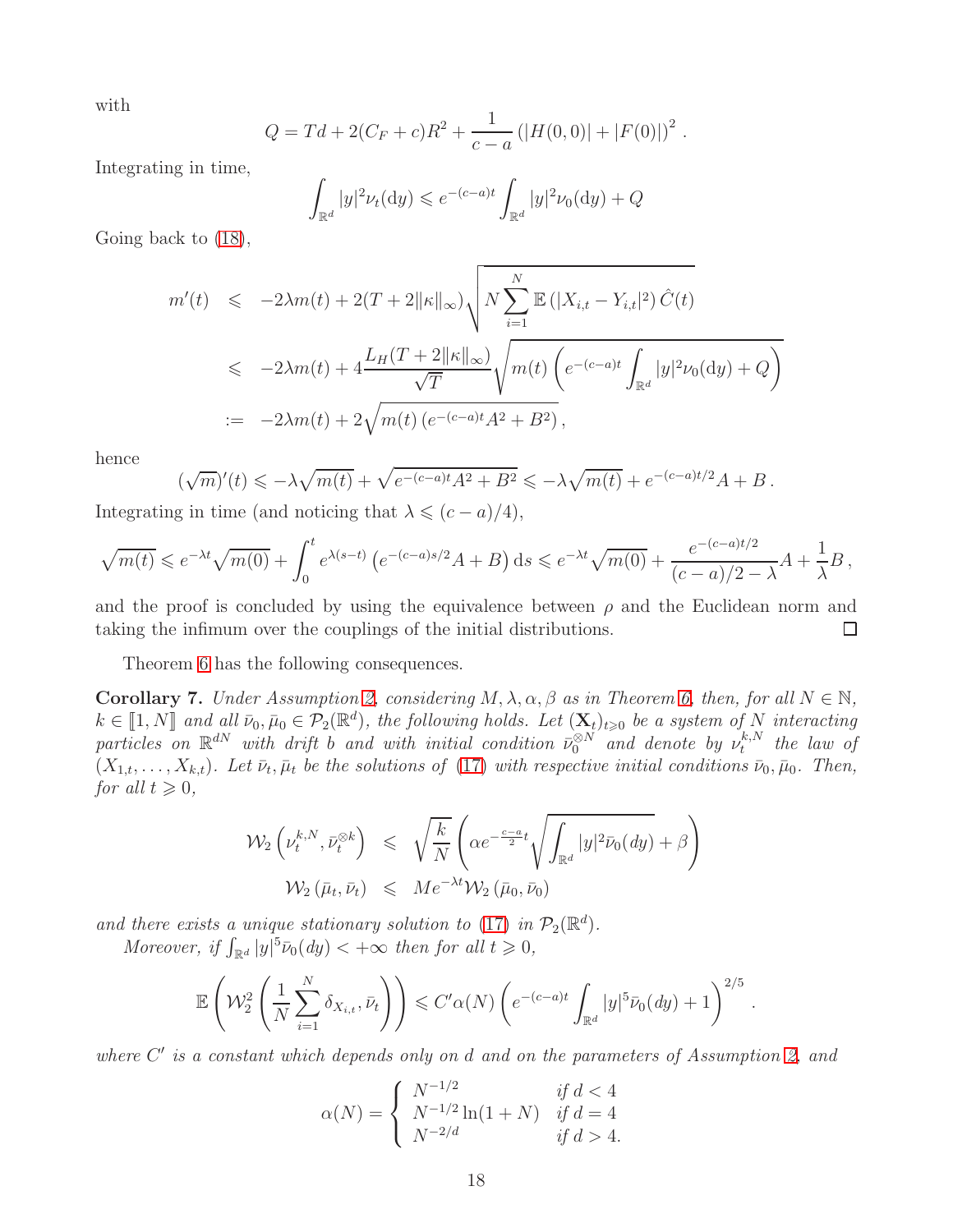In the last claim we assumed a finite  $5<sup>th</sup>$  moment to get a simple statement but, as can be seen in the proof and from the results of [\[21\]](#page-23-10), a similar result would hold assuming only a  $q^{th}$ finite moment for any  $q > 2$ . If only a second moment is available, we still get a similar result if  $\mathcal{W}_2^2$  is replaced by  $\mathcal{W}_p^p$  for any  $p < 2$ .

*Proof.* Using the interchangeability of particles and that any coupling of  $\nu P_t$  and  $\bar{\nu}_t^{\otimes N}$  gives a coupling of the  $k$  first particles immediatly yield

$$
\mathcal{W}_2\left(\nu_t^{k,N}, \bar{\nu}_t^{\otimes k}\right) \leqslant \sqrt{\frac{k}{N}} \mathcal{W}_2\left(\bar{\nu}_0^{\otimes N} P_t^N, \bar{\nu}_t^{\otimes N}\right)
$$

The first claim then follows from Theorem [6.](#page-15-0) By the same argument, denoting by  $\mu_t^{1,N}$  $t^{1,N}$  the first d-dimensional marginal of  $\bar{\mu}_0^{\otimes N} P_t^N$ , we get

<span id="page-18-0"></span>
$$
\mathcal{W}_2\left(\nu_t^{1,N}, \mu_t^{1,N}\right) \leq \frac{1}{\sqrt{N}} \mathcal{W}_2\left(\bar{\nu}_0^{\otimes N} P_t^N, \bar{\mu}_0^{\otimes N} P_t^N\right) \leq \frac{1}{\sqrt{N}} M e^{-\lambda t} \mathcal{W}_2\left(\bar{\nu}_0^{\otimes N}, \bar{\mu}_0^{\otimes N}\right),\tag{19}
$$

.

using Theorem [4.](#page-13-0) Considering a coupling of  $\bar{\nu}_0^{\otimes N}$  and  $\bar{\mu}_0^{\otimes N}$  of the form  $\pi_0^{\otimes N}$  where  $\pi_0 \in \Pi(\bar{\nu}_0, \bar{\mu}_0)$ and then taking the infimum over  $\pi_0$  yields

$$
\frac{1}{\sqrt{N}}\mathcal{W}_2\left(\bar{\nu}_0^{\otimes N}, \bar{\mu}_0^{\otimes N}\right) \leqslant \mathcal{W}_2\left(\bar{\nu}_0, \bar{\mu}_0\right),
$$

and the second claim is thus obtained by letting  $N$  go to infinity in [\(19\)](#page-18-0).

As a consequence, for t large enough, the function  $\Phi_t : \bar{\nu}_0 \mapsto \bar{\nu}_t$ , where  $(\bar{\nu}_t)_{t \geq 0}$  is the solution of [\(17\)](#page-15-3) with initial condition  $\bar{\nu}_0$ , is a contraction of  $\mathcal{P}_2(\mathbb{R}^d)$  endowed with the  $\mathcal{W}_2$  distance, which is complete. Hence,  $\Phi_t$  admits a unique fixed point for t large enough, and using that  $\Phi_t \Phi_s = \Phi_s \Phi_t$ for all  $s \geq 0$  and the uniqueness of the fixed point we get that the fixed point of  $\Phi_t$  is in fact a fixed point of  $\Phi_s$  for all  $s \geq 0$ , i.e. is a stationary solution of [\(17\)](#page-15-3).

For the last claim, let  $(\mathbf{X}_t, \mathbf{Y}_t) \sim \pi_t \in \Pi \left( \bar{\nu}_0^{\otimes N} P_t, \bar{\nu}_t^{\otimes N} \right)$ . We bound

$$
\mathbb{E}\left(\mathcal{W}_{2}^{2}\left(\frac{1}{N}\sum_{i=1}^{N}\delta_{X_{i,t}}, \bar{\nu}_{t}\right)\right) \n\leqslant 2\mathbb{E}\left(\mathcal{W}_{2}^{2}\left(\frac{1}{N}\sum_{i=1}^{N}\delta_{X_{i,t}}, \frac{1}{N}\sum_{i=1}^{N}\delta_{Y_{i,t}}\right)\right) + 2\mathbb{E}\left(\mathcal{W}_{2}^{2}\left(\frac{1}{N}\sum_{i=1}^{N}\delta_{Y_{i,t}}, \bar{\nu}_{t}\right)\right) \n\leqslant \frac{2}{N}\mathbb{E}\left(|\mathbf{X}_{t} - \mathbf{Y}_{t}|^{2}\right) + c_{d}\alpha(N)\left(\int_{\mathbb{R}^{d}}|y|^{5}\bar{\nu}_{t}(\mathrm{d}y)\right)^{2/5}
$$

with  $c_d$  a constant that depends only on d, where we used the coupling  $(X_{J,t}, Y_{J,t})$  with J a random variable uniformly distributed over  $\llbracket 1, N \rrbracket$  independent from  $(\mathbf{X}_t, \mathbf{Y}_t)$  to bound the first term, and [\[21,](#page-23-10) Theorem 1] for the second one. Then, reasoning exactly as in the proof of Theorem [6,](#page-15-0) we get that

$$
\int_{\mathbb{R}^d} |y|^5 \bar{\nu}_t(\mathrm{d}y) \leqslant e^{-(c-a)t} \int_{\mathbb{R}^d} |y|^5 \bar{\nu}_0(\mathrm{d}y) + Q'
$$

for some  $Q' > 0$  which depend on the parameters of Assumption [1.](#page-0-0) Taking the infimum over  $\pi_t \in \Pi\left(\bar{\nu}_0^{\otimes N} P_t, \bar{\nu}_t^{\otimes N}\right)$  we end up with

$$
\mathbb{E}\left(\mathcal{W}_{2}^{2}\left(\frac{1}{N}\sum_{i=1}^{N}\delta_{X_{i,t}},\bar{\nu}_{t}\right)\right) \leq \frac{2}{N}\mathcal{W}_{2}^{2}\left(\bar{\nu}_{0}^{\otimes N}P_{t},\bar{\nu}_{t}^{\otimes N}\right) + c_{d}\alpha(N)\left(e^{-(c-a)t}\int_{\mathbb{R}^{d}}|y|^{5}\bar{\nu}_{0}(\mathrm{d}y)+Q'\right)^{2/5},
$$
  
and Theorem 6 concludes the proof.

and Theorem [6](#page-15-0) concludes the proof.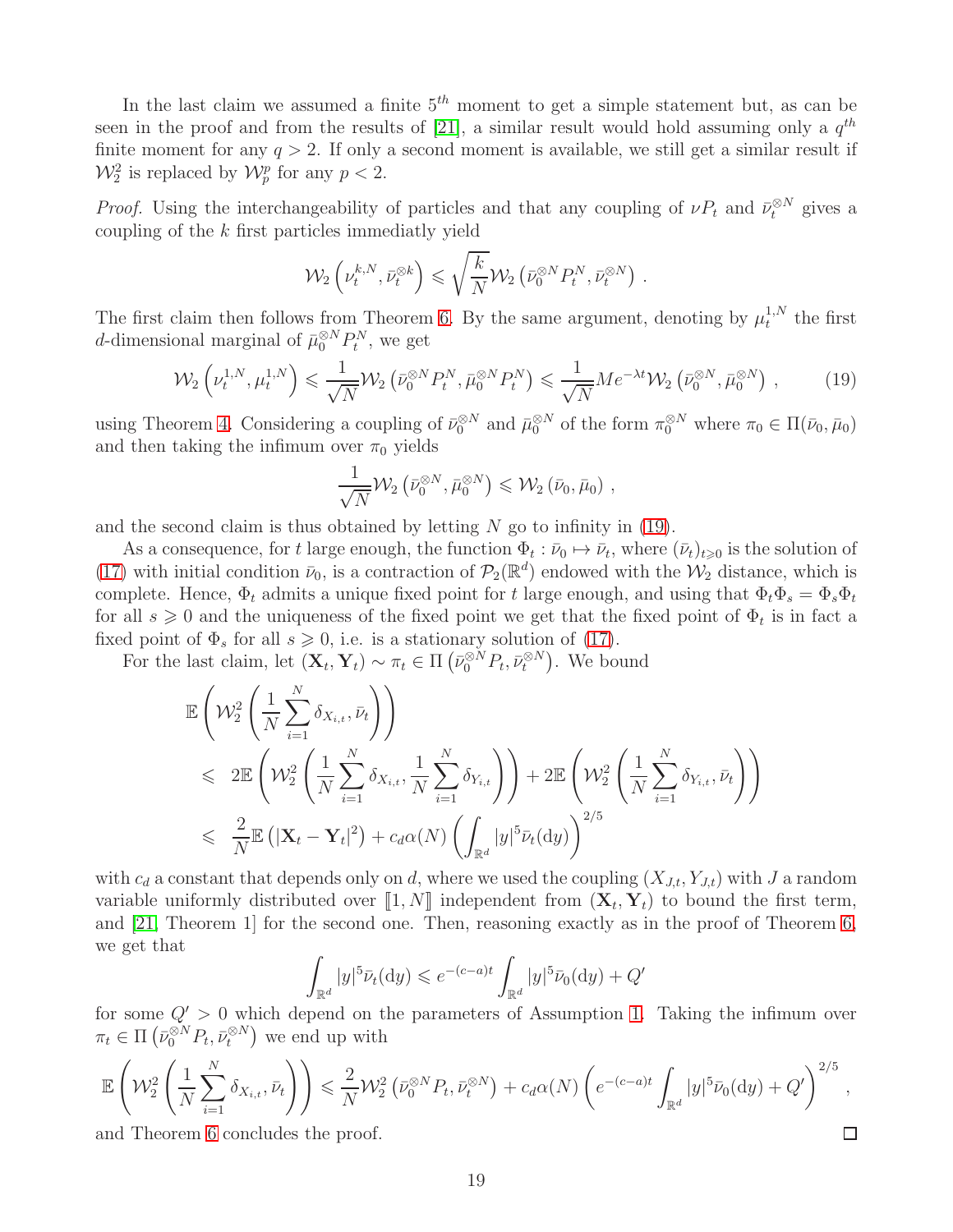# <span id="page-19-0"></span>5 Discussion

### On the two proofs

First, let us notice that the main ingredient of the two proofs of Theorem [1](#page-2-1) is the very simple construction of a weighted distance. Indeed, the weighted gradient of the second proof is

$$
a(x)|\nabla f(x)|^2 = \lim_{r \to 0} \sup_{|y-x| \le r} \frac{|f(x) - f(y)|^2}{|x-y|^2 (a^{-1}(x) + a^{-1}(y))/2} := \lim_{r \to 0} \sup_{|y-x| \le r} \frac{|f(x) - f(y)|^2}{r^2(x,y)},
$$

in other words  $\sqrt{a}\nabla$  is the gradient associated to the weighted distance r. Weighted distances (and more generally modified distances) are a very standard tool, in particular for the study of the long-time convergence of Markov processes. However, it seems to us that the main originality of our work is that the role of the weight is exactly the converse of the usual one. Indeed, under Assumption [1,](#page-0-0) typically (see e.g. [\[26,](#page-24-0) [25,](#page-23-11) [17,](#page-23-12) [38,](#page-24-11) [18\]](#page-23-13)), one considers distances of the form  $\rho(x, y) = d(x, y)(1 + V(x) + V(y))$  where  $d(x, y) = \mathbb{1}_{x \neq y}$  or  $d(x, y) = f(|x - y|)$  for some f is the initial distance we are interested in and V is a Lyapunov function (say,  $V(x) = |x|^2$ ), which satisfies  $LV \leq -cV$  outside a compact ball, thanks to the deterministic drift part  $b \cdot \nabla$ . This Lyapunov condition is then combined with some local information (local Poincaré inequality, local Doeblin condition, local coupling condition...) which is available on compact sets. In other words, the weight is used to obtain a decay outside a given compact set. On the contrary, in our case, we take a weight of the form  $V(x) = C - |x|^2$  in a compact ball, so that  $LV \leq -cV$ in this ball thanks to the dissipative part  $T\Delta$ .

One of the interest of the first proof is that it gives more information than simply a contraction of the Wasserstein distance at time  $t > 0$ : it shows that

$$
\forall t \geq 0, \qquad \mathbb{E}\left(\left|X_t - Y_t\right|^{\alpha}\right) \leqslant M_{\alpha}^{\alpha} e^{-\alpha \lambda t} \mathbb{E}\left(\left|X_0 - Y_0\right|^{\alpha}\right)
$$

where  $(X_t, Y_t)_{t\geqslant0}$  is the synchronous coupling of two diffusions. In particular, this is a Markovian coupling (i.e.  $(X, Y)$  is a Markov process), realized with a single process for all times.

On the other hand, one of the interest of the second proof is that it can be adapted to deal with quantities integrated with respect to  $\mu$ , which could be interesting in the perspective of proving a Poincar´e inequality for non-explicit invariant measure of non-reversible diffusion processes without any restriction on T but with the assumption that  $\mu$  satisfies local Poincaré inequalities (which straightforwardly follow from elliptic lower and upper bounds on the transition density). Indeed, once integrated with respect to  $\mu$ , the computations of Section [2.2](#page-7-2) reads

$$
\partial_t \mu \left( a |\nabla P_t|^2 \right) \leq -2\lambda \mu \left( a |\nabla P_t|^2 \right)
$$

and thus

$$
\mu\left(a|\nabla P_t|^2\right) \leqslant \|a\|_{\infty} \|a^{-1}\|_{\infty} e^{-2\lambda t} \mu |\nabla f|^2
$$

,

which doesn't give a  $\mathcal{W}_2$ -contraction but is sufficient to get a Poincaré inequality (see Section [3.1\)](#page-9-0). An argument somehow in this spirit is given in [\[3\]](#page-22-8), although in a completely different framework, i.e. with a non-elliptic hypoelliptic diffusion, a singular drift and weighted Poincaré inequalities. On the other hand, although the process is non-reversible in this case, its invariant measure is known, and thus the proof relies on the knowledge of  $L^*$  the adjoint of L in  $L^2(\mu)$ , which is unavailable if  $\mu$  is unknown. Besides, in the elliptic case, if  $L^*$  is known, it should be possible to adapt the arguments of  $[8, 1]$  $[8, 1]$  to get a Poincaré inequality by considering a Lyapunov function with respect to  $L^*$  rather than  $L$ , as in [\[3\]](#page-22-8).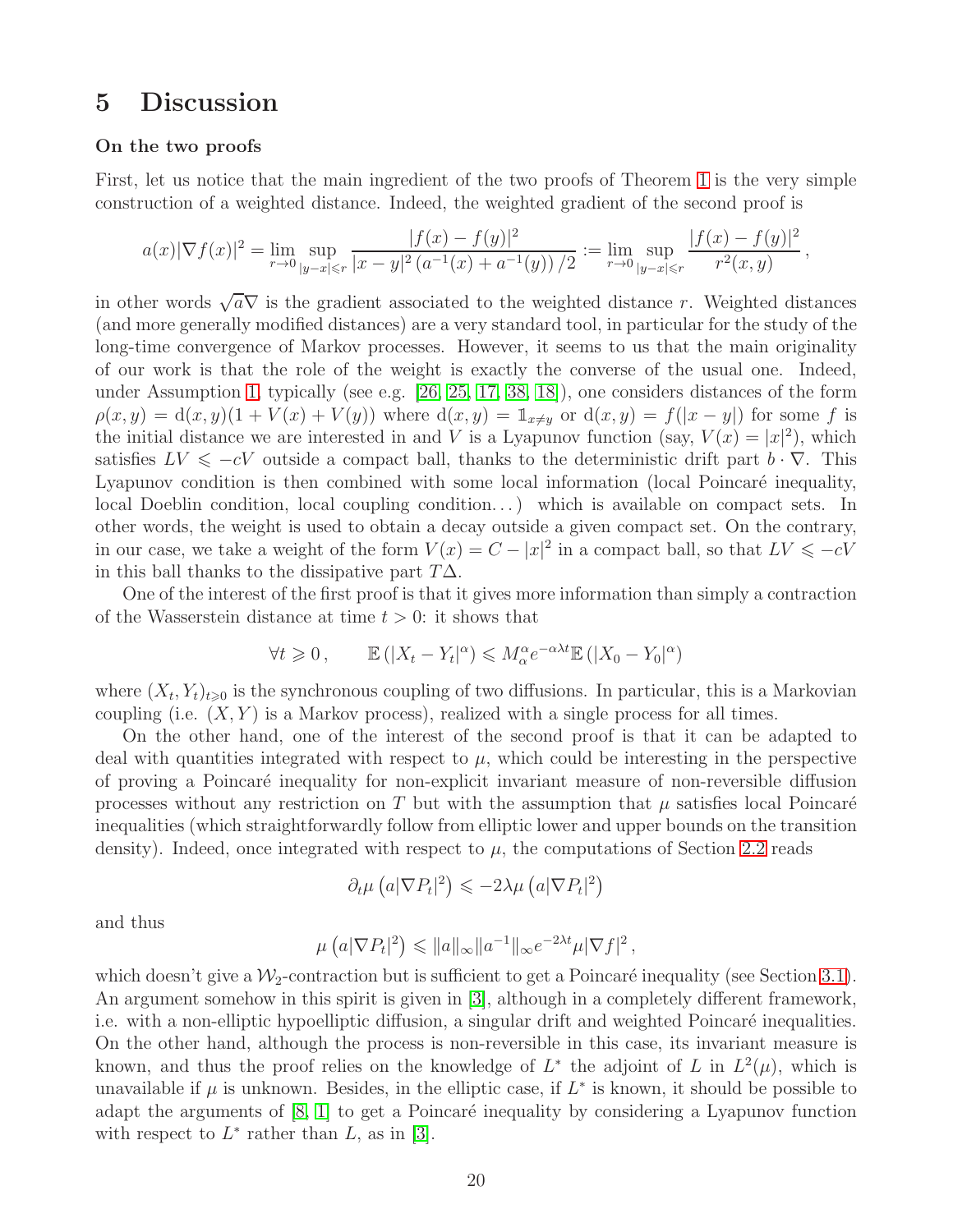#### Flat torus

As emphasized in the previous paragraph, the proof relies on a synchronous coupling. Now, consider the very simple case of the Brownian motion on the torus  $\mathbb{T} = \mathbb{R}/\mathbb{Z}$ , i.e.  $L = \Delta$ . Considering a synchronous coupling of two such processes leads to  $|X_t - Y_t| = |X_0 - Y_0|$  (where we write  $|x - y|$  the distance on T). Hence, any  $\rho : \mathbb{T} \times \mathbb{T} \to \mathbb{R}_+$  such that  $c|x - y|^{\alpha} \leqslant \rho(x, y) \leqslant$  $C|x-y|^{\alpha}$  for some  $c, C, \alpha > 0$  necessarily satisfies

$$
\rho(X_t, Y_t) \geqslant \frac{c}{C} \rho(X_0, Y_0).
$$

Hence, the first proof of Theorem [1](#page-2-1) cannot apply in this case.

Notice that, for compact manifolds, Poincaré inequalities can be obtained by lower and upper bounds on the transition density and then perturbation of the Lebesgue measure. See also [\[43,](#page-25-5) [44\]](#page-25-6) in the reversible case. Besides, notice that a weighted distance is used in [\[44\]](#page-25-6), but with the motivation of handling boundaries.

#### Exponential tail

Consider on R the drift  $b(x) = -U'(x)$  with  $U(x) = \sqrt{1+x^2}$ . It is well-known that  $\mu \propto \exp(-U)$ satisfies a Poincaré inequality. However, using that  $||U'||_{\infty} = 1$ , and using that  $\partial_t \mathbb{E}(X_t) =$  $\mathbb{E}(b(X_t))$ , we get that

$$
|\mathbb{E}(X_t) - \mathbb{E}(X_0)| \leq t.
$$

This clearly forbids a Wasserstein contraction [\(4\)](#page-1-0), for any  $\alpha \geq 1$ . Indeed,

$$
\mathcal{W}_{\alpha}(\delta_x P_t, \delta_y P_t) \geqslant |\mathbb{E}_x(X_t) - \mathbb{E}_y(X_t)| \geqslant |x - y| - 2t = \mathcal{W}_{\alpha}(\delta_x, \delta_y) - 2t,
$$

and thus

$$
\sup_{x,y\in\mathbb{R}^d,x\neq y} \frac{\mathcal{W}_{\alpha}(\delta_x P_t, \delta_y P_t)}{\mathcal{W}_{\alpha}(\delta_x, \delta_y)} \geq 1
$$

for all  $t \geqslant 0$ .

### Wasserstein contraction versus Wasserstein convergence

In the case where  $\mu \propto \exp(-U)$  and U is convex at infinity,  $\mu$  is known to satisfy a so-called log-Sobolev inequality, see  $[2]$ , which is stronger than the Poincaré inequality and implies (combining the exponential decay of the entropy, the  $\mathcal{T}_2$  Talagrand inequality implied by the log-Sobolev one and the  $\mathcal{W}_2$ /entropy regularization of [\[40\]](#page-24-9), see e.g. the proof of [\[24,](#page-23-14) Theorem 2]) that there exist  $C, \lambda > 0$  such that for all  $t \geq 0$  and all probability law  $\nu$  on  $\mathbb{R}^d$ ,

$$
\mathcal{W}_2(\nu P_t, \mu) \leqslant C e^{-\lambda t} \mathcal{W}_2(\nu, \mu).
$$

However this convergence toward equilibrium in  $\mathcal{W}_2$  is weaker than the contraction [\(4\)](#page-1-0) for  $\alpha = 2$ . Besides, we are interested in cases where the Poincaré inequality does not follow from standard arguments, and thus neither does the log-Sobolev inequality.

Besides, in [\[44,](#page-25-6) Corollary 1.3], the log-Sobolev inequality is proven from the exponential decay of weighted gradients along the semi-group, but in contrast to the present work it concerns reversible processes, more precisely the perturbation argument used at the end of [\[44,](#page-25-6) Corollary 1.3] requires an explicit invariant measure. In order to use a perturbation argument when the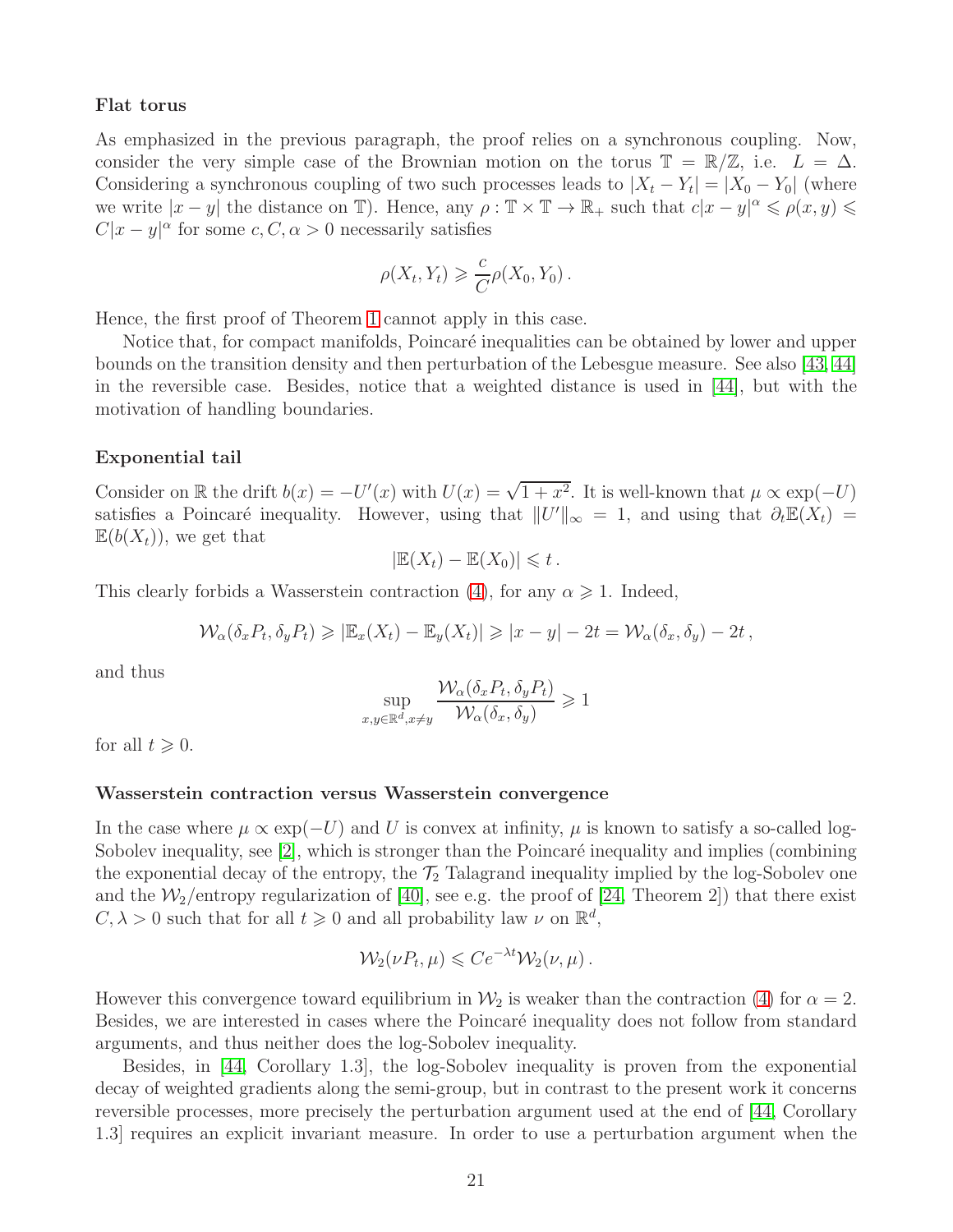invariant measure of the semi-group  $P_t$  is unknown, we can still say that the measure  $\phi\mu$ , where  $\phi$  is bounded above and below by positive constants, is invariant by the semi-group  $P_t^{\phi} f =$  $\phi^{-1}P_t(\phi f)$ , but it is unclear whether this could be used to adapt the proof of [\[44\]](#page-25-6) to non-reversible cases with unknown  $\mu$ .

#### Non-reversible sampling

In the context of Markov Chain Monte Carlo algorithms, a question is the following: given a known target probability measure  $\mu \propto \exp(-U)$ , one would like to find, among all the drifts b such that  $\mu$  is invariant for  $L = b \cdot \nabla + \Delta$ , the one for which convergence toward equilibrium is the fastest (here for simplicity we fix the diffusion matrix to be the identity), see e.g. [\[33,](#page-24-12) [23,](#page-23-15) [28,](#page-24-13) [29\]](#page-24-14). If the convergence toward equilibrium is quantified in term of the  $L^2(\mu)$ -norm, then

$$
\sup_{f \in L^2(\mu)} \frac{\|P_t f - \mu f\|_{L^2(\mu)}}{\|P_t f - \mu f\|_{L^2(\mu)}} \leqslant e^{-t/C_P(\mu)},
$$

see e.g. Theorem [2,](#page-2-2) and moreover this is an equality in the reversible case. As a consequence, adding a non-reversible part to the generator  $-\nabla U \cdot \nabla + \Delta$  can only improve the  $L^2$  convergence rate. For instance, in the Gaussian case where  $U(x) = x \cdot Ax$  for some definite positive symmetric matrix A,  $C_P(\mu)$  is the minimum of the eigenvalues of A while the optimal rate obtained with non-reversible elliptic diffusions is the mean of the eigenvalues of A, see [\[33\]](#page-24-12).

Alternatively, the efficiency of the process can be measured in term of  $\mathcal{W}_2$ -contraction (and this leads to the same conclusion for Gaussian processes). Let  $\beta$  be the set of drifts b which are K-Lipschitz and such that  $\mu$  is invariant for  $b \cdot \nabla + \Delta$  (in practice, the Lipschitz constant impacts the stability of the numerical schemes used to discretize [\(1\)](#page-0-1), and thus the non-reversible part should not be too large). Then, instead of seeing Theorem [2](#page-2-2) as a way to obtain a Poincaré inequality from a Wasserstein contraction, here we can use this result to obtain a constraint on M and  $\lambda$  such that [\(4\)](#page-1-0) holds in term of  $\mu$ , uniformly over  $\beta$ . Another way to see this is the following: for a fixed  $t > 0$  (corresponding to a fixed computational budget), what is the smallest  $\gamma(t)$  one can obtain such that there exist a drift  $b \in \mathcal{B}$  such that

<span id="page-21-0"></span>
$$
\forall \nu, \nu' \in \mathbb{R}^d, \qquad \mathcal{W}_2(\nu P_t, \nu' P_t) \leq \gamma(t) \mathcal{W}_2(\nu, \nu'), \qquad (20)
$$

where  $P_t$  is the semi-group associated to b? More generally, for a given b and for  $s \geqslant 0$ , let

$$
\gamma(s) = \sup_{\nu \neq \nu'} \frac{\mathcal{W}_2(\nu P_s, \nu' P_s)}{\mathcal{W}_2(\nu, \nu')}.
$$

Since b is K-Lipschitz, we immediatly obtain from a synchronous coupling that  $\gamma(s) \leqslant e^{Ks}$  and, following the proof of Theorem [2,](#page-2-2) [\(20\)](#page-21-0) implies that

<span id="page-21-1"></span>
$$
C_P(\mu) \leqslant \int_0^\infty \gamma(s) \, \mathrm{d}s \leqslant \frac{e^{Kt} - 1}{K} \sum_{k=0}^\infty \gamma(t)^k = \frac{e^{Kt} - 1}{K(1 - \gamma(t))} \,. \tag{21}
$$

Hence the lower bound on the contraction rate

$$
\gamma(t) \geqslant 1 - \frac{e^{Kt} - 1}{C_P(\mu)K}
$$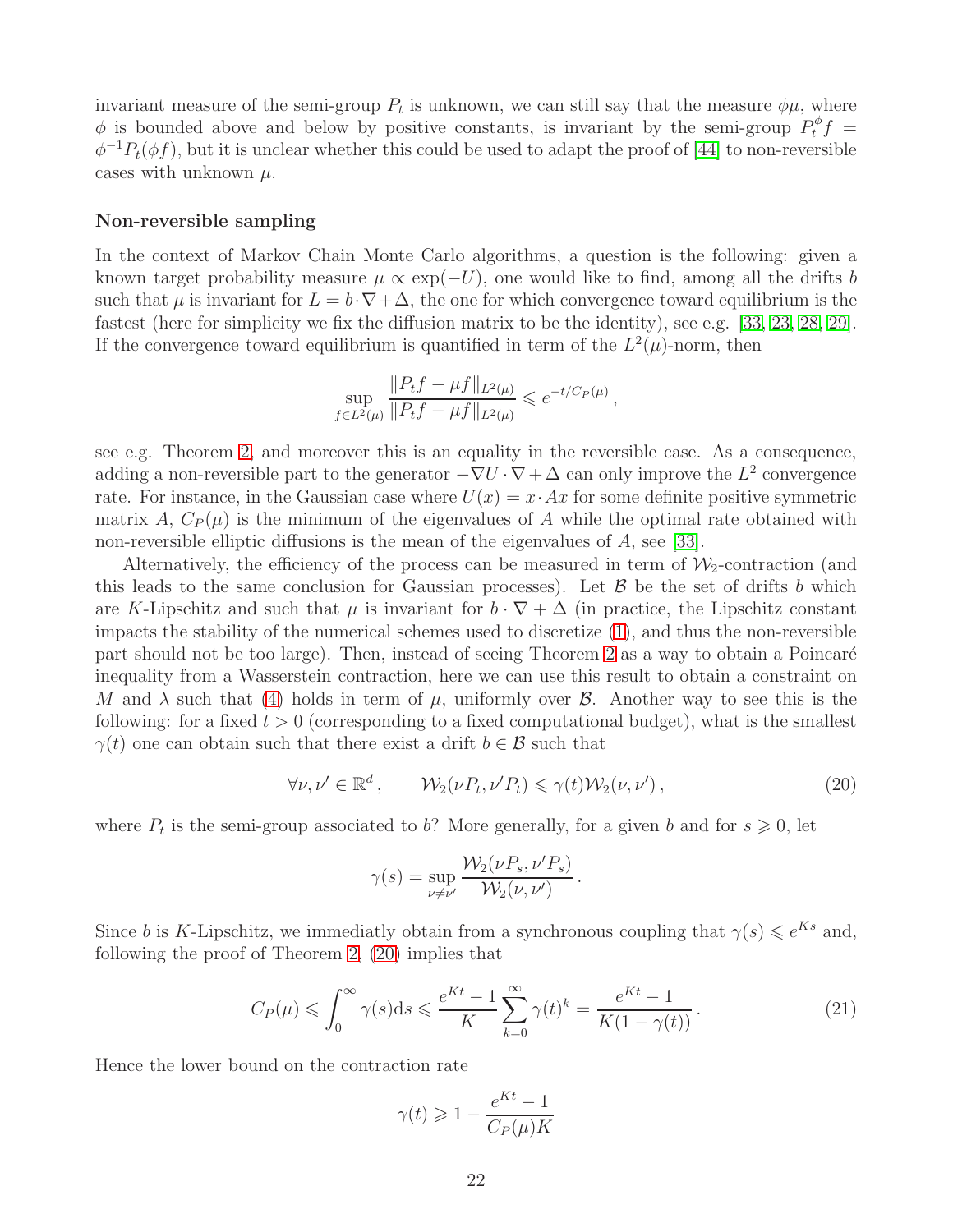uniformly over  $\beta$ . Of course this is not very informative for large t.

In fact, for sampling algorithm, one is more interested in ergodic averages rather than marginal laws at given times. The bias of an MCMC estimator for a Lipschitz test function is typically bounded as

$$
\left|\mathbb{E}_{\nu}\left(\frac{1}{t}\int_0^t f(X_s)ds\right)-\mu f\right|\leqslant \|\nabla f\|_{\infty}\frac{1}{t}\int_0^t \mathcal{W}_2(\nu P_s,\mu)ds\leqslant \|\nabla f\|_{\infty}\mathcal{W}_2(\nu,\mu)\frac{1}{t}\int_0^t \gamma(s)\,.
$$

Trying to minimize the right hand side by a suitable choice of drift in  $\mathcal{B}$ , in any cases it is not possible to get better than  $C_P(\mu)/t + o(1/t)$  due to the constraint [\(21\)](#page-21-1). Having a better contraction rate in large times is thus only useful if the estimator is  $1/(t-t_0)\int_{t_0}^t f(X_s)ds$  for a suitable warm-up time  $t_0$ .

Finally, notice that, in Theorem [1,](#page-2-1)  $M \leq \sqrt{2}$ , and thus  $\lambda \leq 2T/C_P(\mu)$ , which means that, for instance, the improvement of the  $L^2$  decay rate from  $T/C_P(\mu)$  to  $\lambda$  obtained by combing Theorems [1](#page-2-1) and [2](#page-2-2) is small.

# <span id="page-22-0"></span>References

- [1] Dominique Bakry, Patrick Cattiaux, and Arnaud Guillin. Rate of convergence for ergodic continuous Markov processes: Lyapunov versus Poincaré. J. Funct. Anal., 254(3):727–759, 2008.
- <span id="page-22-1"></span>[2] Dominique Bakry, Ivan Gentil, and Michel Ledoux. Analysis and geometry of Markov diffusion operators, volume 348 of Grundlehren der Mathematischen Wissenschaften [Fundamental Principles of Mathematical Sciences]. Springer, Cham, 2014.
- <span id="page-22-8"></span>[3] Fabrice Baudoin, Maria Gordina, and David P. Herzog. Gamma Calculus Beyond Villani and Explicit Convergence Estimates for Langevin Dynamics with Singular Potentials. Archive for Rational Mechanics and Analysis, 241(2):765–804, August 2021.
- <span id="page-22-6"></span>[4] Sergey G. Bobkov. Isoperimetric and Analytic Inequalities for Log-Concave Probability Measures. The Annals of Probability, 27(4):1903 – 1921, 1999.
- <span id="page-22-7"></span>[5] Michel Bonnefont, Ald´eric Joulin, and Yutao Ma. Spectral gap for spherically symmetric log-concave probability measures, and beyond. Journal of Functional Analysis, 270(7):2456– 2482, 2016.
- <span id="page-22-4"></span>[6] Patrick Cattiaux, Max Fathi, and Arnaud Guillin. Self-improvement of the Bakry-Emery criterion for Poincaré inequalities and Wasserstein contraction using variable curvature bounds. arXiv e-prints, page arXiv:2002.09221, February 2020.
- <span id="page-22-3"></span><span id="page-22-2"></span>[7] Patrick Cattiaux and Arnaud Guillin. Deviation bounds for additive functionals of markov processes. ESAIM: Probability and Statistics, 12:12–29, 2008.
- [8] Patrick Cattiaux and Arnaud Guillin. Functional inequalities via Lyapunov conditions, page 274–287. London Mathematical Society Lecture Note Series. Cambridge University Press, 2014.
- <span id="page-22-5"></span>[9] Patrick Cattiaux and Arnaud Guillin. Semi Log-Concave Markov Diffusions, pages 231–292. Springer International Publishing, Cham, 2014.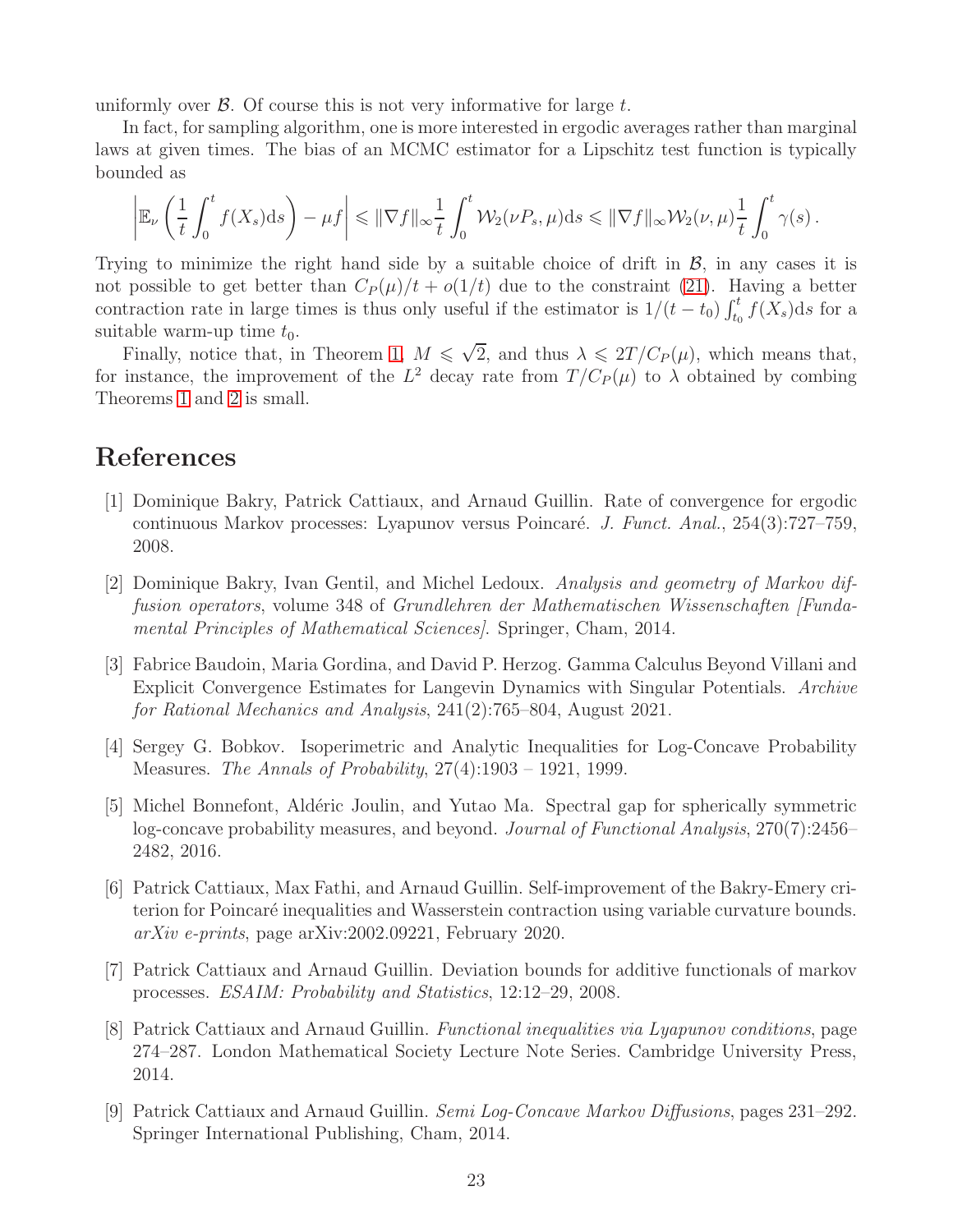- <span id="page-23-9"></span><span id="page-23-7"></span>[10] Patrick Cattiaux, Arnaud Guillin, and Pierre-André Zitt. Poincaré inequalities and hitting times. Ann. Inst. Henri Poincaré Probab. Stat.,  $49(1):95-118$ , 2013.
- [11] Paul-Eric Chaudru de Raynal, Manh Hong Duong, Pierre Monmarché, Milica Tomašević, and Julian Tugaut. Reducing exit-times of diffusions with repulsive interactions.  $arXiv$ e-prints, page arXiv:2110.13230, October 2021.
- <span id="page-23-5"></span><span id="page-23-3"></span>[12] Yuansi Chen. An almost constant lower bound of the isoperimetric coefficient in the kls conjecture. Geom. Funct. Anal., 31:34–61, 2021.
- [13] Alain Durmus, Andreas Eberle, Aurélien Enfroy, Arnaud Guillin, and Pierre Monmarché. Discrete sticky couplings of functional autoregressive processes.  $arXiv$  e-prints, page arXiv:2104.06771, April 2021.
- <span id="page-23-6"></span><span id="page-23-1"></span>[14] Evgenij B. Dynkin. Markov Processes Volume II. Springer Verlag, 1965.
- <span id="page-23-0"></span>[15] Andreas Eberle. Reflection coupling and Wasserstein contractivity without convexity. Comptes Rendus Mathematique, 349(19):1101–1104, 2011.
- <span id="page-23-12"></span>[16] Andreas Eberle. Reflection couplings and contraction rates for diffusions. Probab. Theory Relat. Fields, 166:851–886, 2016.
- <span id="page-23-13"></span>[17] Andreas Eberle, Arnaud Guillin, and Raphael Zimmer. Couplings and quantitative contraction rates for Langevin dynamics. The Annals of Probability, 47(4):1982 – 2010, 2019.
- <span id="page-23-4"></span>[18] Andreas Eberle and Mateusz B. Majka. Quantitative contraction rates for Markov chains on general state spaces. Electronic Journal of Probability, 24(none):1 – 36, 2019.
- [19] Andreas Eberle and Raphael Zimmer. Sticky couplings of multidimensional diffusions with different drifts. Annales de l'Institut Henri Poincaré, Probabilités et Statistiques, 55(4):2370 – 2394, 2019.
- <span id="page-23-2"></span>[20] Stewart N. Ethier and Thomas G. Kurtz. Markov processes. Wiley Series in Probability and Mathematical Statistics: Probability and Mathematical Statistics. John Wiley & Sons, Inc., New York, 1986. Characterization and convergence.
- <span id="page-23-10"></span>[21] Nicolas Fournier and Arnaud Guillin. On the rate of convergence in Wasserstein distance of the empirical measure. Probab. Theory Related Fields, 162(3-4):707–738, 2015.
- <span id="page-23-8"></span>[22] Arnaud Guillin, Wei Liu, Liming Wu, and Chaoen Zhang. Uniform Poincaré and logarithmic Sobolev inequalities for mean field particles systems.  $arXiv$  e-prints, page arXiv:1909.07051, Sep 2019.
- <span id="page-23-15"></span><span id="page-23-14"></span>[23] Arnaud Guillin and Pierre Monmarch´e. Optimal linear drift for an hypoelliptic diffusion. Electronic Communication of Probability, 21, 2016.
- [24] Arnaud Guillin and Pierre Monmarch´e. Uniform long-time and propagation of chaos estimates for mean field kinetic particles in non-convex landscapes. J Stat Phys, 185, 2021.
- <span id="page-23-11"></span>[25] Martin Hairer and Jonathan C. Mattingly. Spectral gaps in Wasserstein distances and the 2d stochastic Navier-Stokes equations. The Annals of Probability, 36(6):2050–2091, 2008.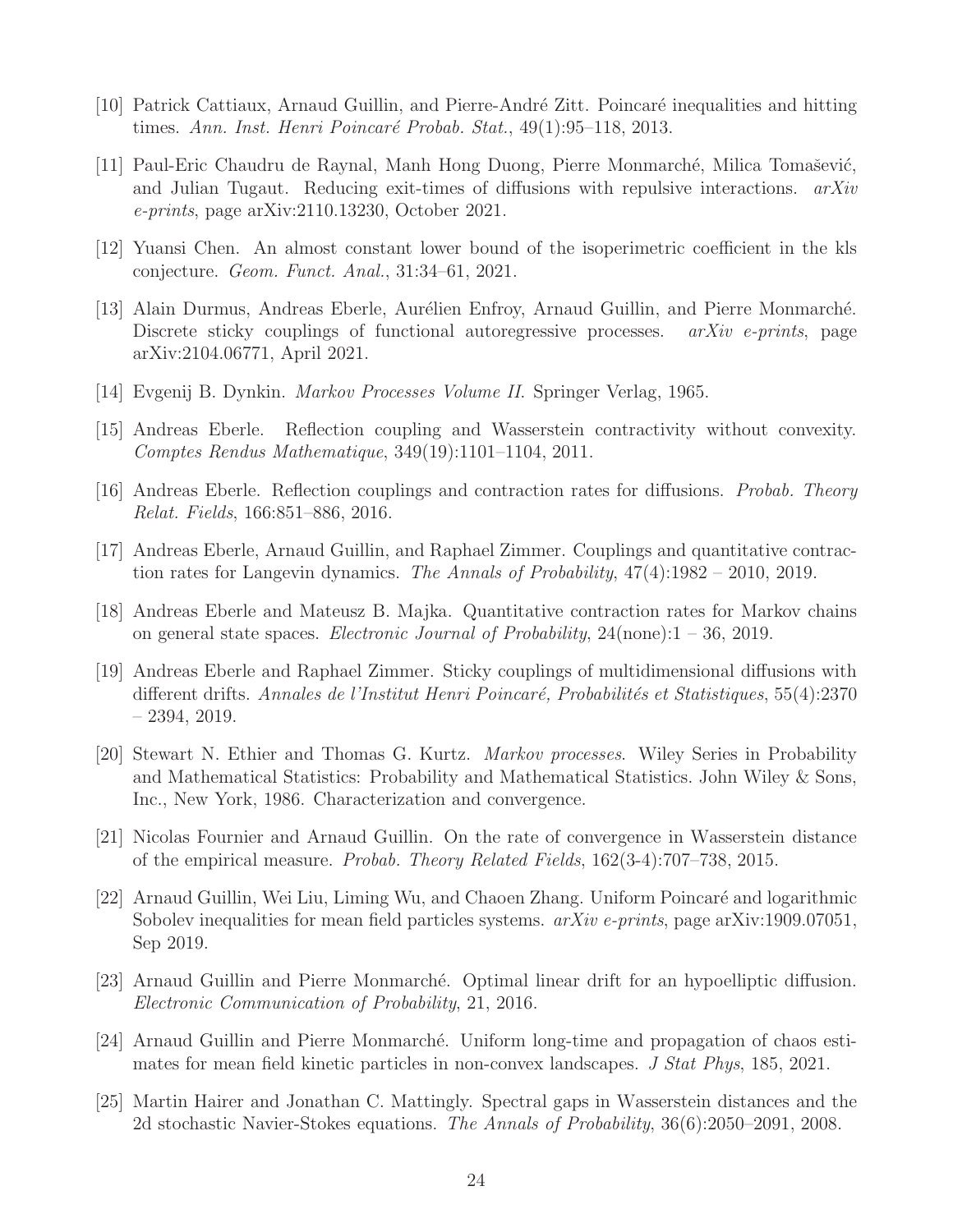- <span id="page-24-0"></span>[26] Martin Hairer and Jonathan C. Mattingly. Yet another look at Harris' ergodic theorem for Markov chains. In Seminar on Stochastic Analysis, Random Fields and Applications VI, volume 63 of *Progr. Probab.*, pages 109–117. Birkhäuser/Springer Basel AG, Basel, 2011.
- <span id="page-24-4"></span>[27] Richard A. Holley, Shigeo Kusuoka, and Daniel W. Stroock. Asymptotics of the spectral gap with applications to the theory of simulated annealing. J. Funct. Anal.,  $83(2):333-347$ , 1989.
- <span id="page-24-14"></span><span id="page-24-13"></span>[28] Chii-Ruey Hwang, Shu-Yin Hwang-Ma, and Shuenn-Jyi Sheu. Accelerating gaussian diffusions. Ann. Appl. Probab., 3:897–913, 1993.
- <span id="page-24-7"></span>[29] Chii-Ruey Hwang, Shu-Yin Hwang-Ma, and Shuenn-Jyi Sheu. Accelerating diffusions. Ann. Appl. Probab., 15:1433–1444, 2005.
- <span id="page-24-8"></span>[30] Kazumasa Kuwada. Duality on gradient estimates and Wasserstein controls. J. Funct. Anal., 258(11):3758–3774, 2010.
- [31] Kazumasa Kuwada. Gradient estimate for Markov kernels, Wasserstein control and Hopf-Lax formula. In *Potential theory and its related fields*, RIMS Kôkyûroku Bessatsu, B43, pages 61–80. Res. Inst. Math. Sci. (RIMS), Kyoto, 2013.
- <span id="page-24-12"></span><span id="page-24-6"></span>[32] Yin Tat Lee and Santosh S. Vempala. The Kannan-Lovász-Simonovits conjecture. Current Developments in Mathematics, 2017.
- [33] Tony Lelièvre, Francis Nier, and Grigorios A. Pavliotis. Optimal non-reversible linear drift for the convergence to equilibrium of a diffusion. J. Stat. Phys., 152(2):237–274, 2013.
- <span id="page-24-3"></span>[34] Dejun Luo and Jian Wang. Exponential convergence in -wasserstein distance for diffusion processes without uniformly dissipative drift. Mathematische Nachrichten, 289(14-15):1909– 1926, 2016.
- <span id="page-24-10"></span>[35] Sylvie Méléard. Asymptotic behaviour of some interacting particle systems; McKean-Vlasov and Boltzmann models. In Probabilistic models for nonlinear partial differential equations, pages 42–95. Springer, 1996.
- <span id="page-24-5"></span>[36] Georg Menz and André Schlichting. Poincaré and logarithmic Sobolev inequalities by decomposition of the energy landscape. Ann. Probab., 42(5):1809–1884, 2014.
- <span id="page-24-11"></span><span id="page-24-1"></span>[37] Sean Meyn and Robert L. Tweedie. Markov chains and stochastic stability. Cambridge University Press, Cambridge, second edition, 2009. With a prologue by Peter W. Glynn.
- [38] Pierre Monmarch´e. Elementary coupling approach for non-linear perturbation of Markov processes with mean-field jump mechanims and related problems. arXiv e-prints, page arXiv:1809.10953, September 2018.
- <span id="page-24-2"></span>[39] Pierre Monmarché. Almost sure contraction for diffusions on  $\mathbb{R}^d$ . Application to generalised Langevin diffusions.  $arXiv$  e-prints, page arXiv:2009.10828, September 2020.
- <span id="page-24-9"></span>[40] Michael R¨ockner and Feng-Yu Wang. Log-harnack inequality for stochastic differential equations in hilbert spaces and its consequences. Infinite Dimensional Analysis, Quantum Probability and Related Topics, 13(01):27–37, 2010.